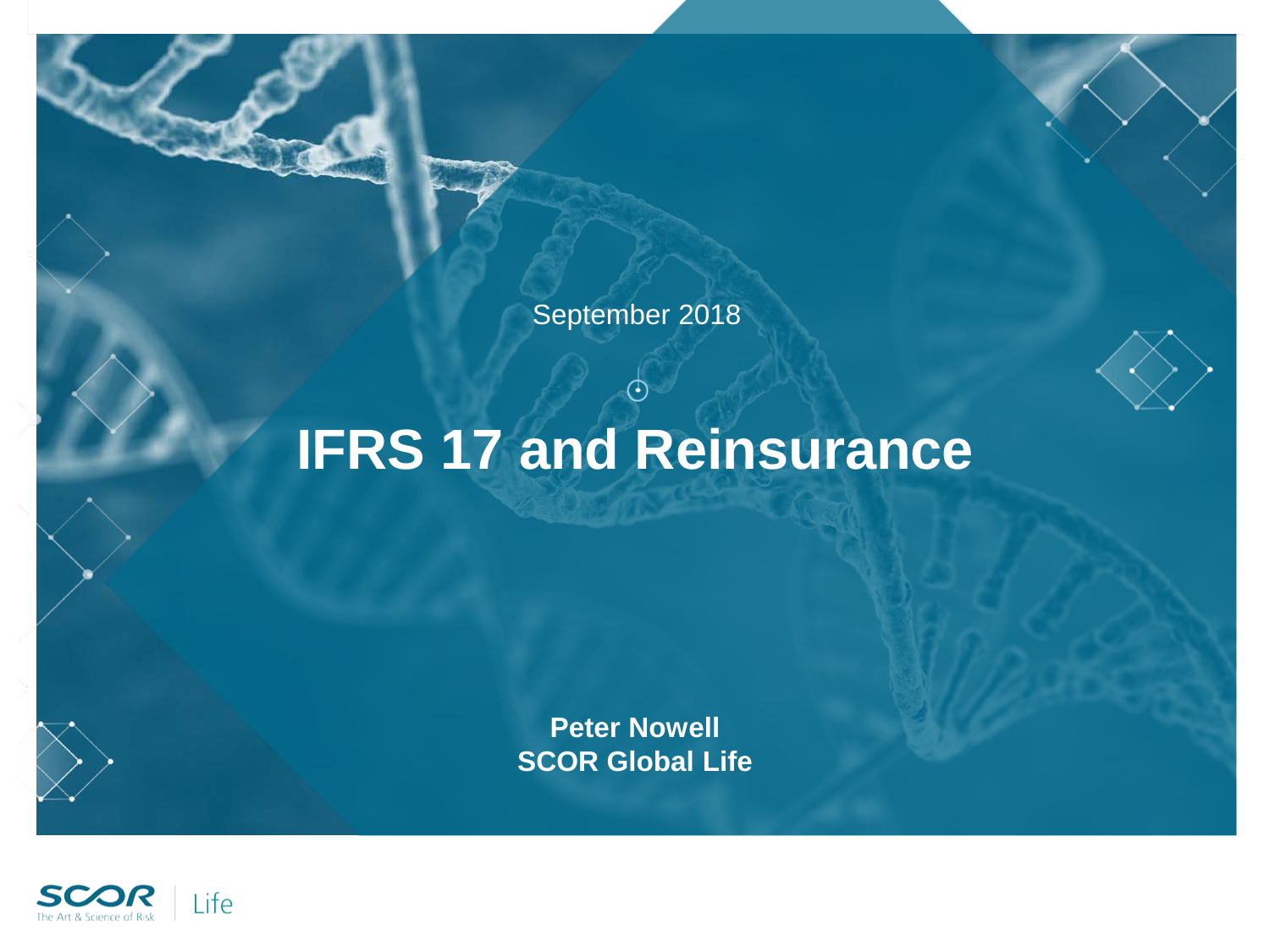## Agenda

| <b>Pages</b> | <b>Content</b>                               |
|--------------|----------------------------------------------|
| 3            | Introduction                                 |
|              | <b>IFRS 17</b>                               |
| $4 - 9$      | Recap of Building Blocks Approach            |
| $10 - 12$    | <b>Onerous Contracts</b>                     |
| $13 - 16$    | <b>Transition and Presentation</b>           |
|              | <b>Reinsurance</b>                           |
| $17 - 19$    | Recap of Reinsurance under IFRS 17           |
| $22 - 26$    | <b>Examples</b>                              |
| $27 - 29$    | <b>Presentation and Disclosure</b>           |
| $30 - 33$    | <b>Capital Management and Further Issues</b> |



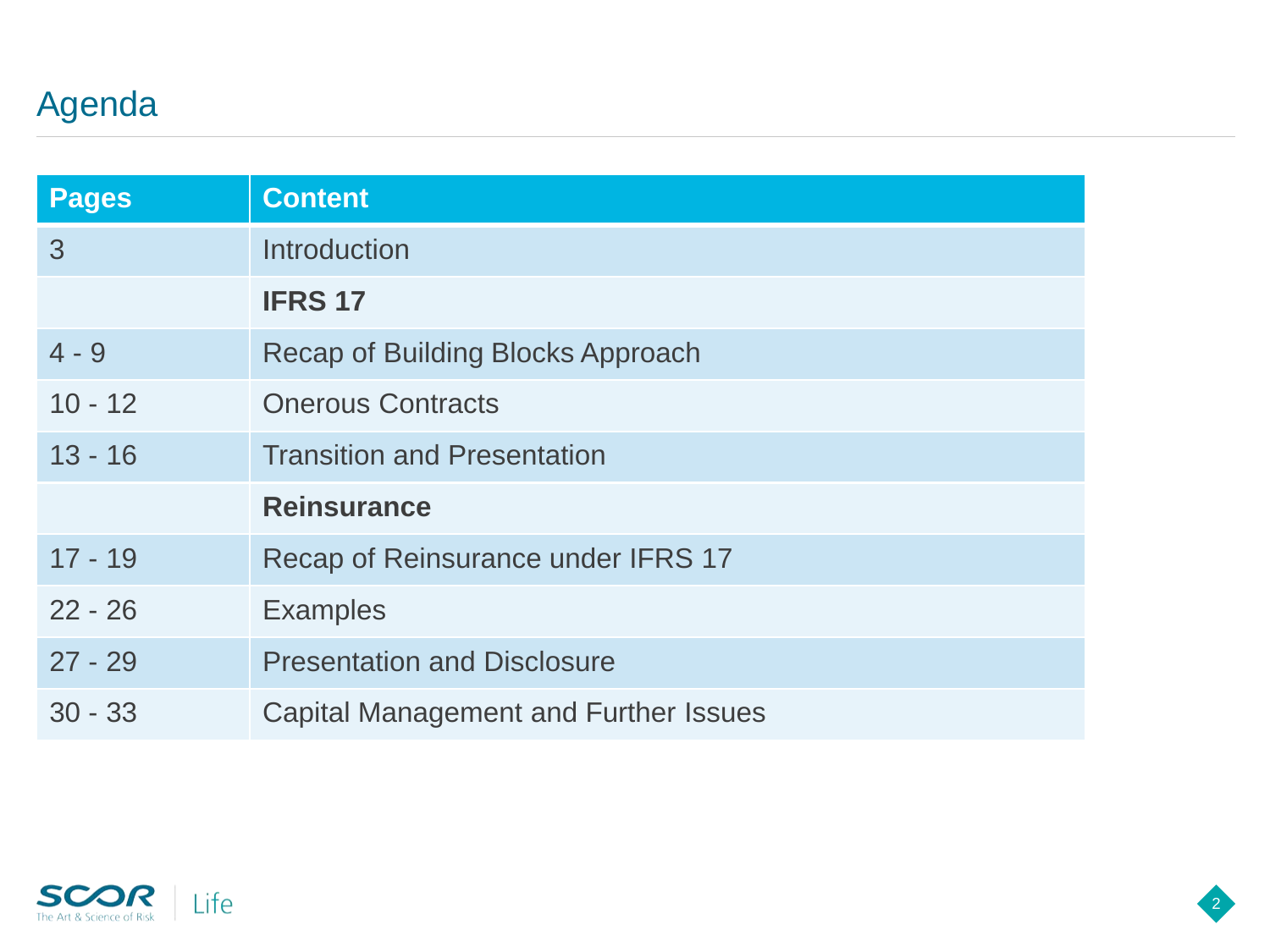### **Introduction**

#### **WHAT**

- − IFRS 17 is the new international accounting standard for insurance contracts, issued in May 2017
- − This will replaced the current IFRS 4 *Insurance Contracts*
- − It will be implemented in an estimated 116 countries, including Hong Kong, Korea, Taiwan

### **WHY**

- − IFRS 4 was introduced in 2004 as a temporary measure, and permits a wide variety of treatments
- − The new standard will replace these with a single consistent approach to measuring profitability
- − Increased disclosure requirements will also allow investors to look into the drivers of risk and return

3

#### **WHEN**

- − Apply for annual accounting periods beginning on or after 1 January 2021
- − Later implementation in certain countries

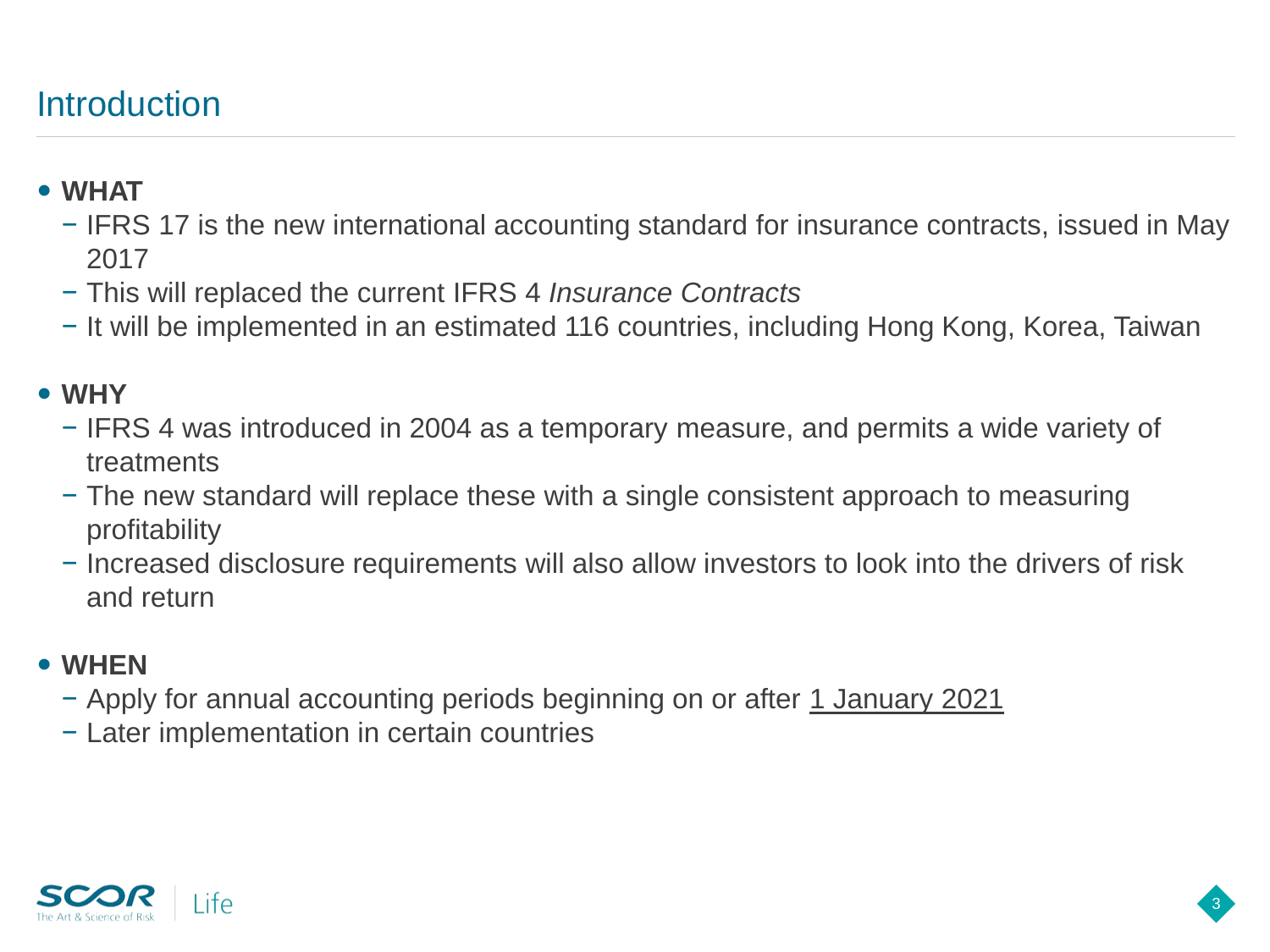### Options for accounting for insurance contracts

| <b>Option</b>                                                                                                     | <b>Products</b>                                                                                                                                                                |
|-------------------------------------------------------------------------------------------------------------------|--------------------------------------------------------------------------------------------------------------------------------------------------------------------------------|
| • Building Blocks Approach (BBA)<br>- Default approach for valuing insurance<br>contracts<br>- No "day 1" profits | $\triangleright$ Multi-year contracts<br>$\triangleright$ With profits life policies<br>$\triangleright$ Whole Life, Term Life policies<br>> Long Term Care or health policies |
| • Variable Fee Approach<br>- For insurance contracts linked to the<br>returns of identified underlying assets     | $\triangleright$ Unit Linked policies<br>$\triangleright$ Variable Annuities<br>$\triangleright$ UK with profits contracts<br>> Not applicable to reinsurance contracts        |
| • Premium Allocation Approach<br>- Simplified model for short term (<1 year)<br>contracts                         | $\triangleright$ Short term general insurance<br>$\triangleright$ Short term life                                                                                              |

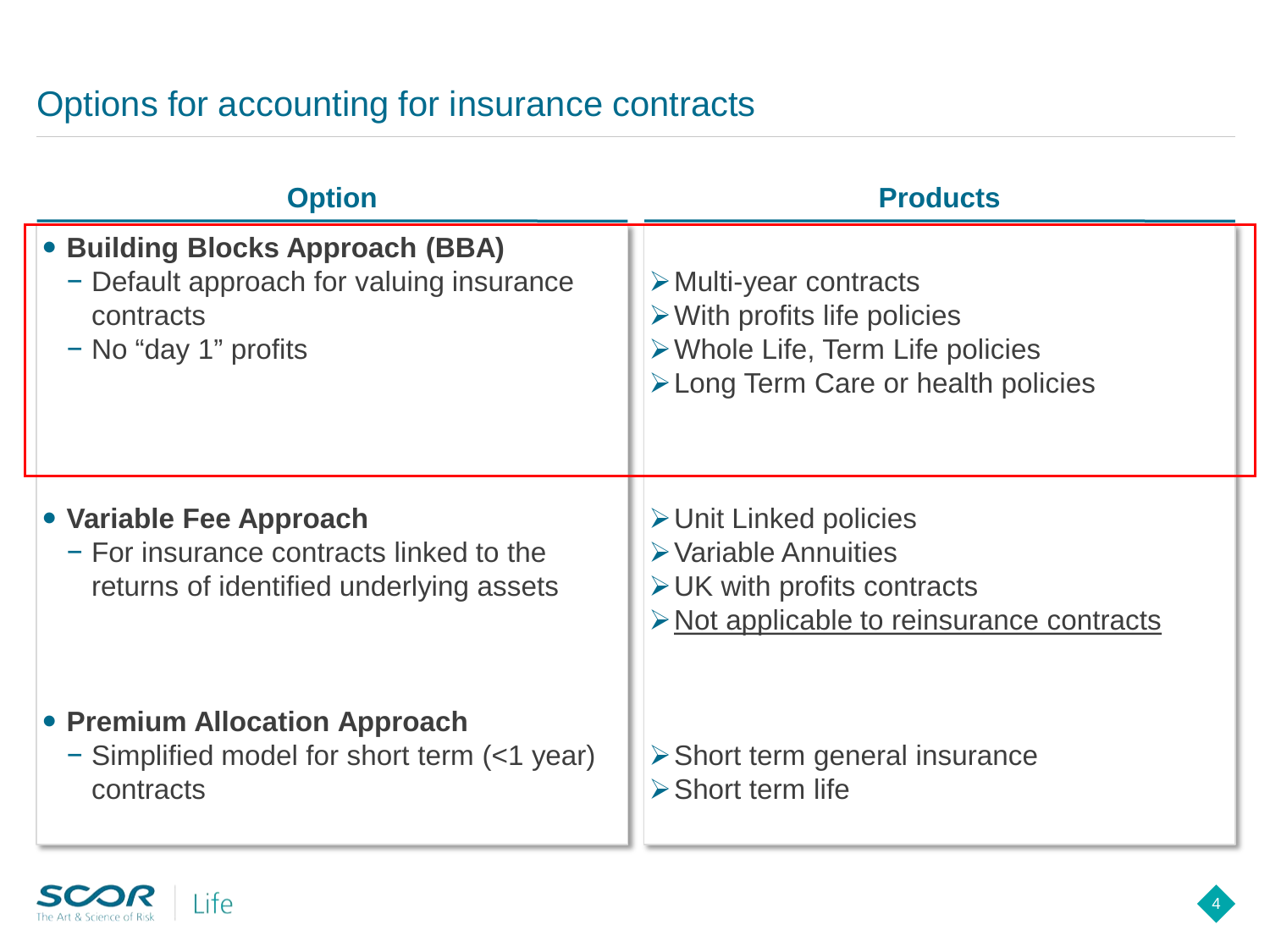### Building Blocks Approach (BBA)



□ Future cash flows within the boundary of an insurance contract  $\Box$  Discounting to present value

 $\Box$  The risk adjustment is to reflect the uncertainty of future cash flows  $\Box$  The expected profit over the life of the transaction

5

 $\Box$  Best Estimate Liability

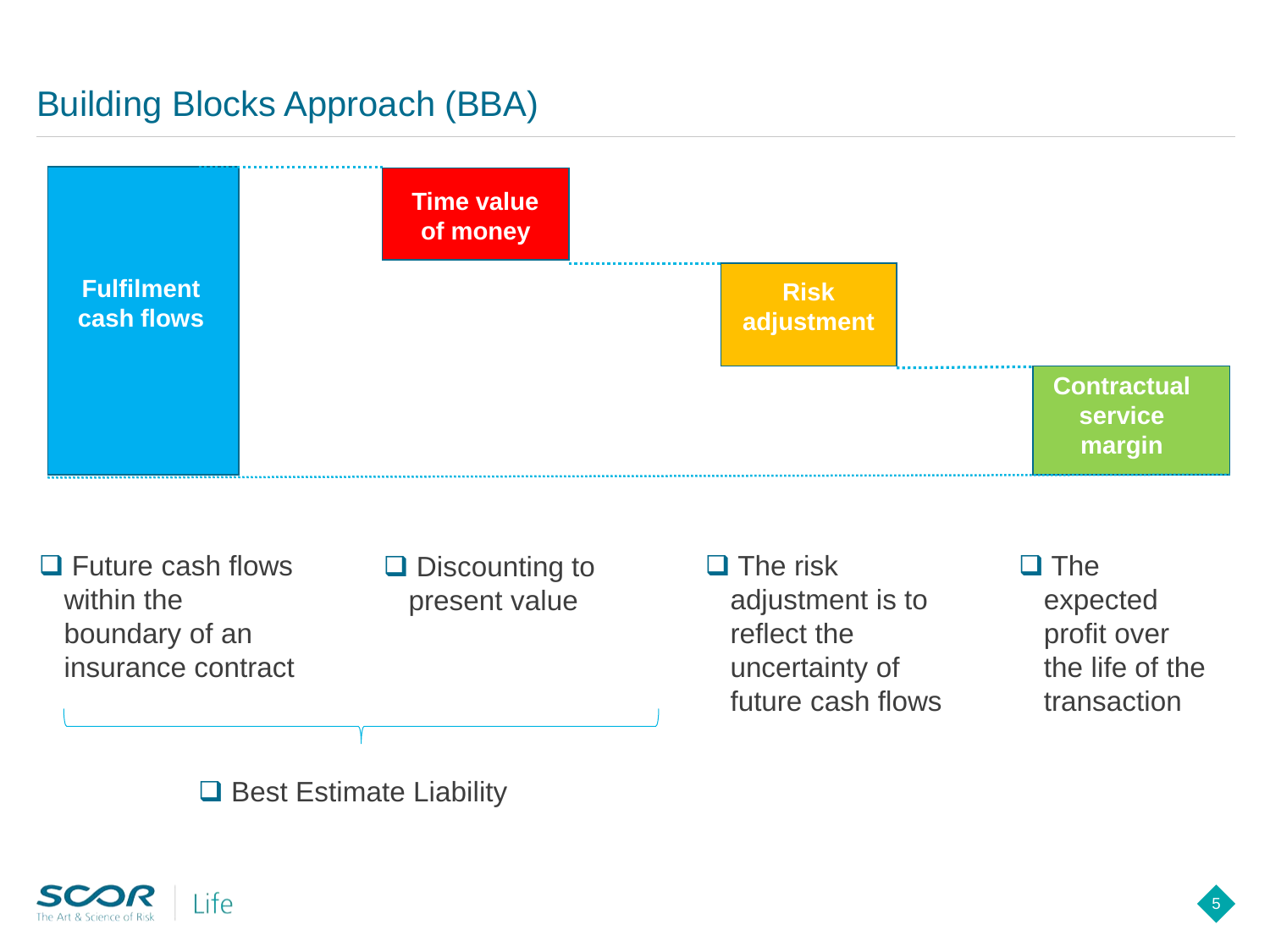### Choices in applying Building Blocks Approach

#### **Discount rates**

- − Discounting should be done using an interest rate curve, which should be disclosed in the accounts
- − *Top-down* taking the investment yield of the asset portfolio backing the liabilities, and adjusting this
- − *Bottom-up* taking the risk free rate of return from market sources and adjusting this

#### **Contract boundaries**

- − Future cash flows are measured "within the boundary of an insurance contract" which is the maturity of providing services or coverage or receiving premiums
- − The boundary is limited to the period until the insurer can increase the price or reduce the coverage to fully reflect the risk e.g. reprice at market rates

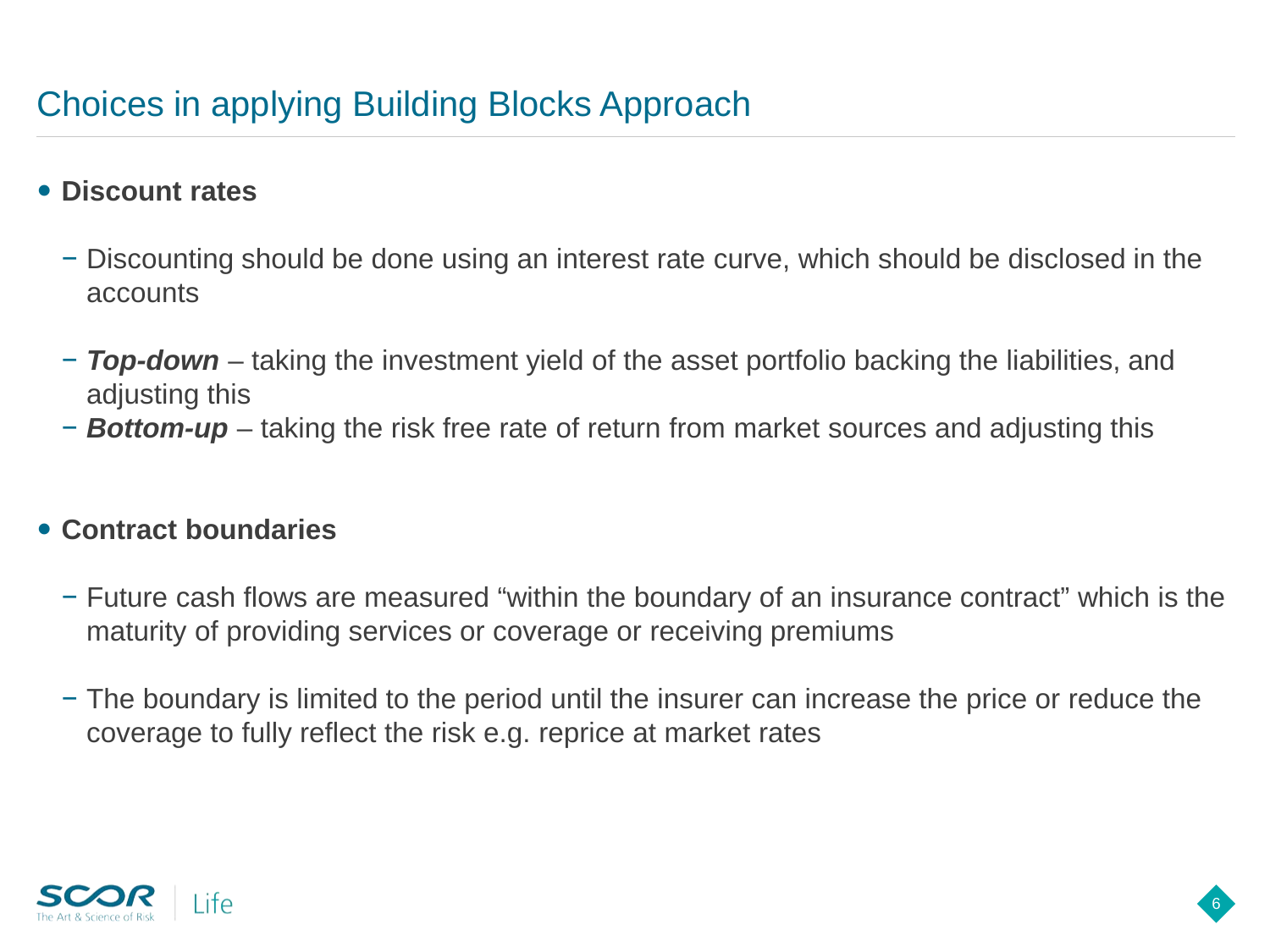### Risk Adjustment

- The risk adjustment is to reflect the "uncertainty in the cash flows that arise from the insurance contract".
- Choices on how to calculate this:
	- − Confidence interval measure (i.e. VaR)
	- − Conditional tail expectation (tail loss VaR)
	- − Present Value of the Cost of Capital
- In Europe, Solvency 2 requires insurers to hold a Risk Margin equal to a cost of capital of **6%** on their future capital requirements.

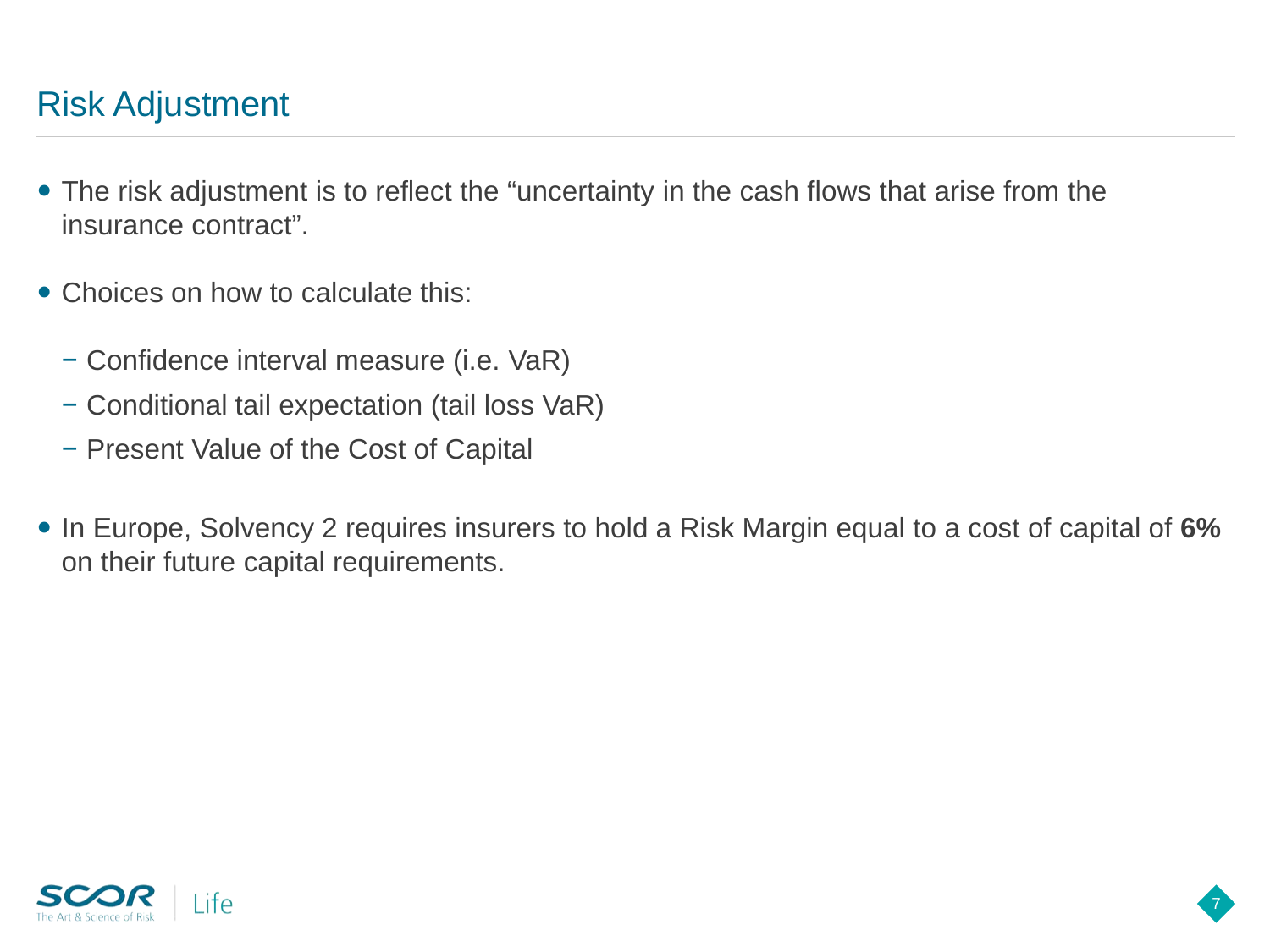### Aggregation - 1

- IFRS 17 aims to apply to groups of contracts called **portfolios**, and defined as:
	- − **Contracts subject to similar risks and managed together.**
	- − **Not issued more than one year apart**
- Highlights the performance of different classes of insurance contract within an entity
- Not allow profits from some contracts to hide losses on other contracts
- This could place a significant burden on insurance companies and make IFRS accounts very long.

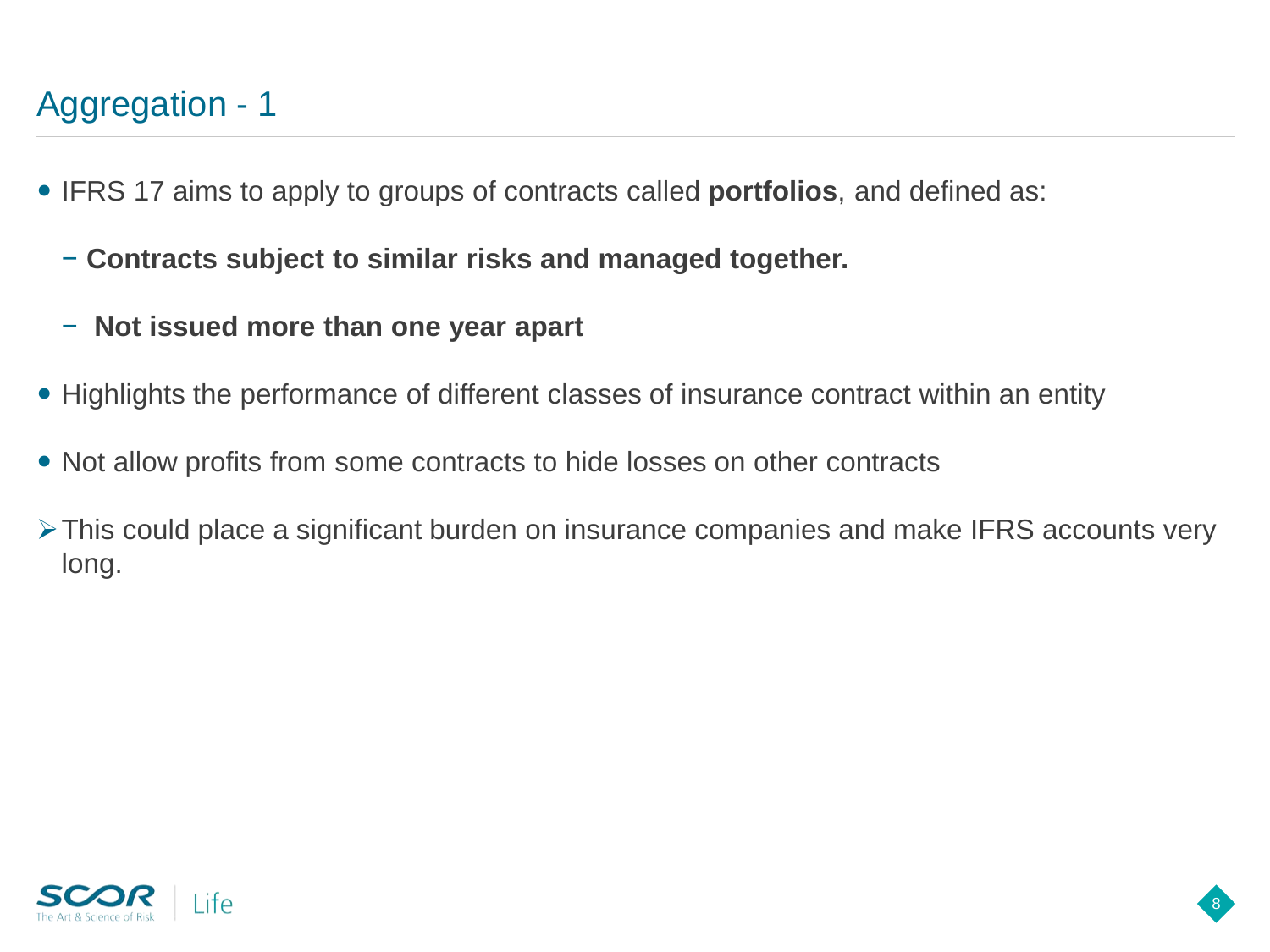#### **Aggregation Example**

- Here, policies written in 2010 were priced at a lower annual premium, which has now proved to be inadequate to cover claims. As a result it is loss making for this year.
- Policies written in 2011 were priced at a higher annual premium, and are still profitable.
- On an aggregated basis as they are reported under IFRS 4 – the business is profitable.
- However, the reporting of separate cohorts required under IFRS 17 will show the unprofitable blocks.

| <b>Originated</b> | 2010  | 2011   | <b>Total</b> |
|-------------------|-------|--------|--------------|
| Premium           | 50    | 200    | 250          |
| Claims            | $-70$ | $-140$ | $-210$       |
| Net result        | $-20$ | 60     |              |



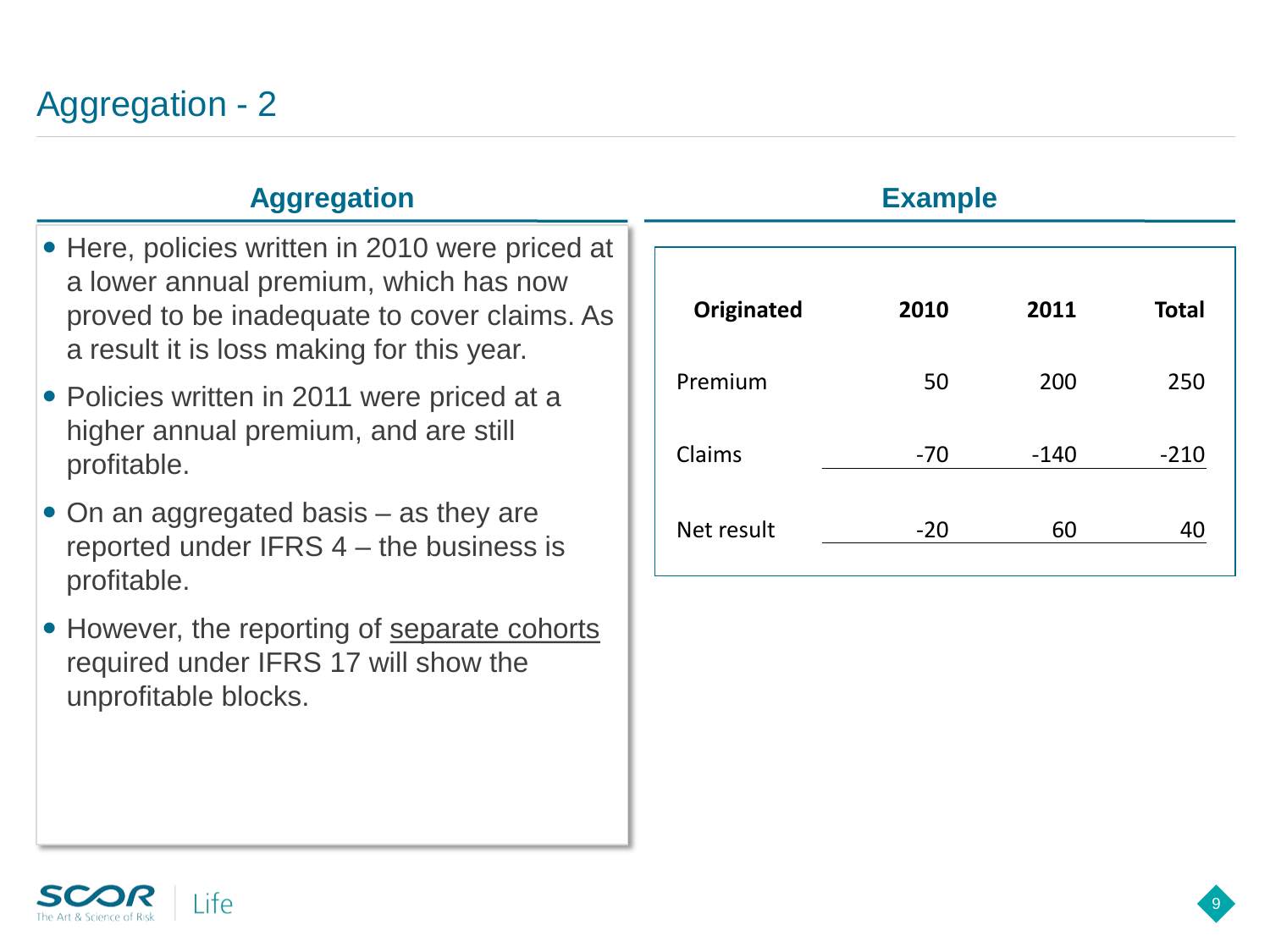### Onerous Contracts - 1

- IFRS 17 has a specific treatment for insurance contracts where cash outflows are expected to exceed cash inflows.
- These loss making contracts are termed onerous contracts
- The expected future losses on onerous contracts are taken as a loss through the P&L immediately
- This contrasts with expected future profits, which are spread out over the expected lifetime of the contracts
- Examples of onerous contracts include those with high initial expenses (commissions, advertising) where insurers recoup costs through renewals in future years, or those long term contracts with a guaranteed premium rate and high loss ratios, such as cancer care products from previous years
	- − Contracts with high guaranteed investment rates may be subject to IFRS 9, where the insurance contract is split from the investment component and valued separately

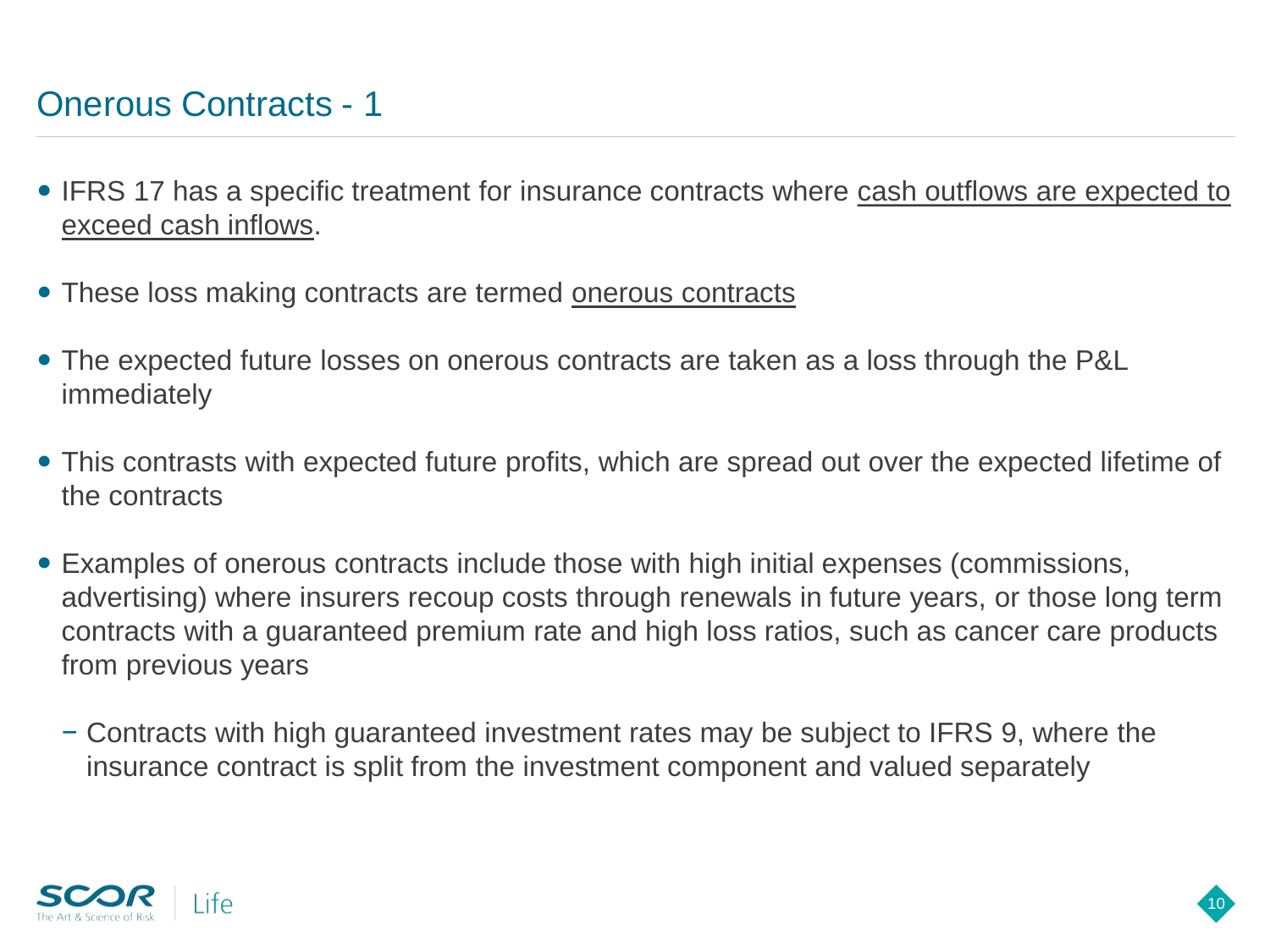### Onerous Contracts - 2



- Expected future claims and expenses exceed the expected future income from premiums. The expected future loss on the contract is immediately taken as an expense through the P&L account. As there is no expected future profit, there is no Contractual Service Margin.
- The small annual changes in the time value of money would pass through the P&L as an investment expense.

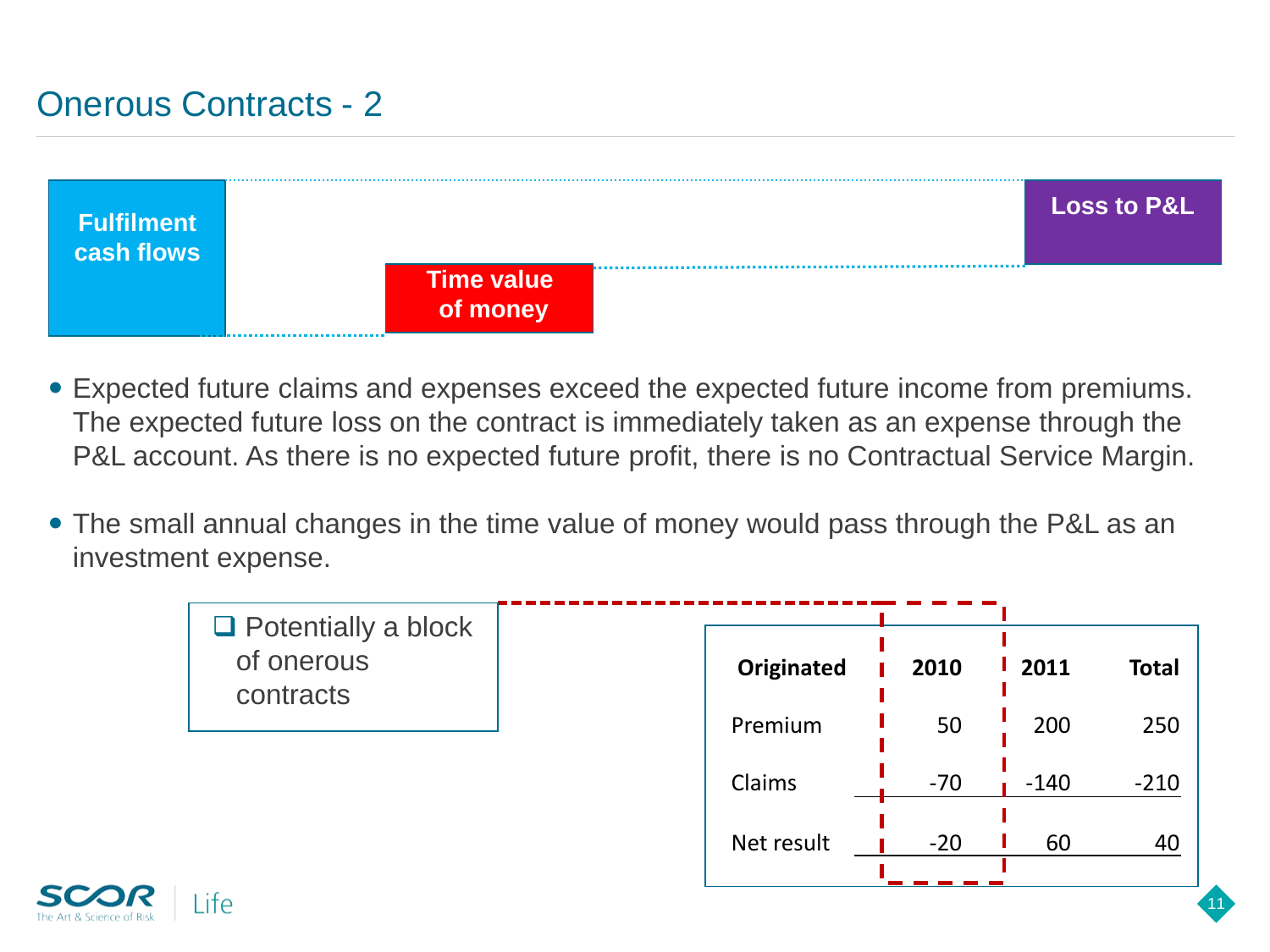### Onerous Contracts - 3

- $\square$  The future cash flows show more cash outflows than cash inflows, due to high claims (a Loss Ratio of 140%) for this particular block of business.
- **OThe future losses are discounted and then** taken as an expense through the P&L.



Onerous contracts

**Premium Claims** 



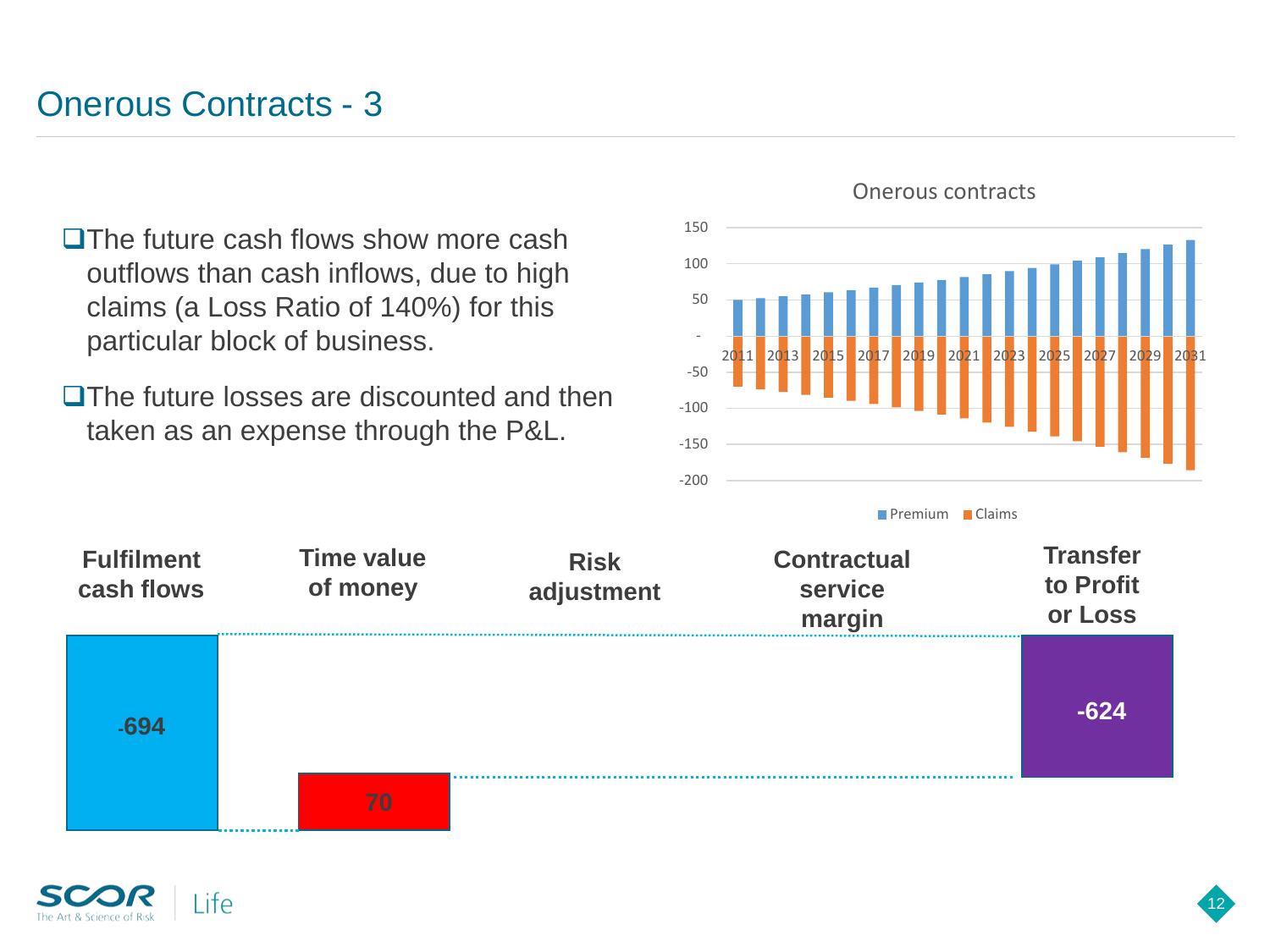#### **• IFRS 17 will be applied with retrospective effect.**

- Opening balances and prior year amounts will need to be restated.
- However, the IASB also recognizes this may cause practical issues.
- Potential short cuts include
	- − Simplified approach (that is the modified retrospective approach)
	- − Fair Value approach
- What will auditors allow as short cuts?

#### **Applying the new Standard for** the first time

13



© IFRS Foundation, 30 Cannon Street | London EC4M 6XH | UK, www.ifrs.org

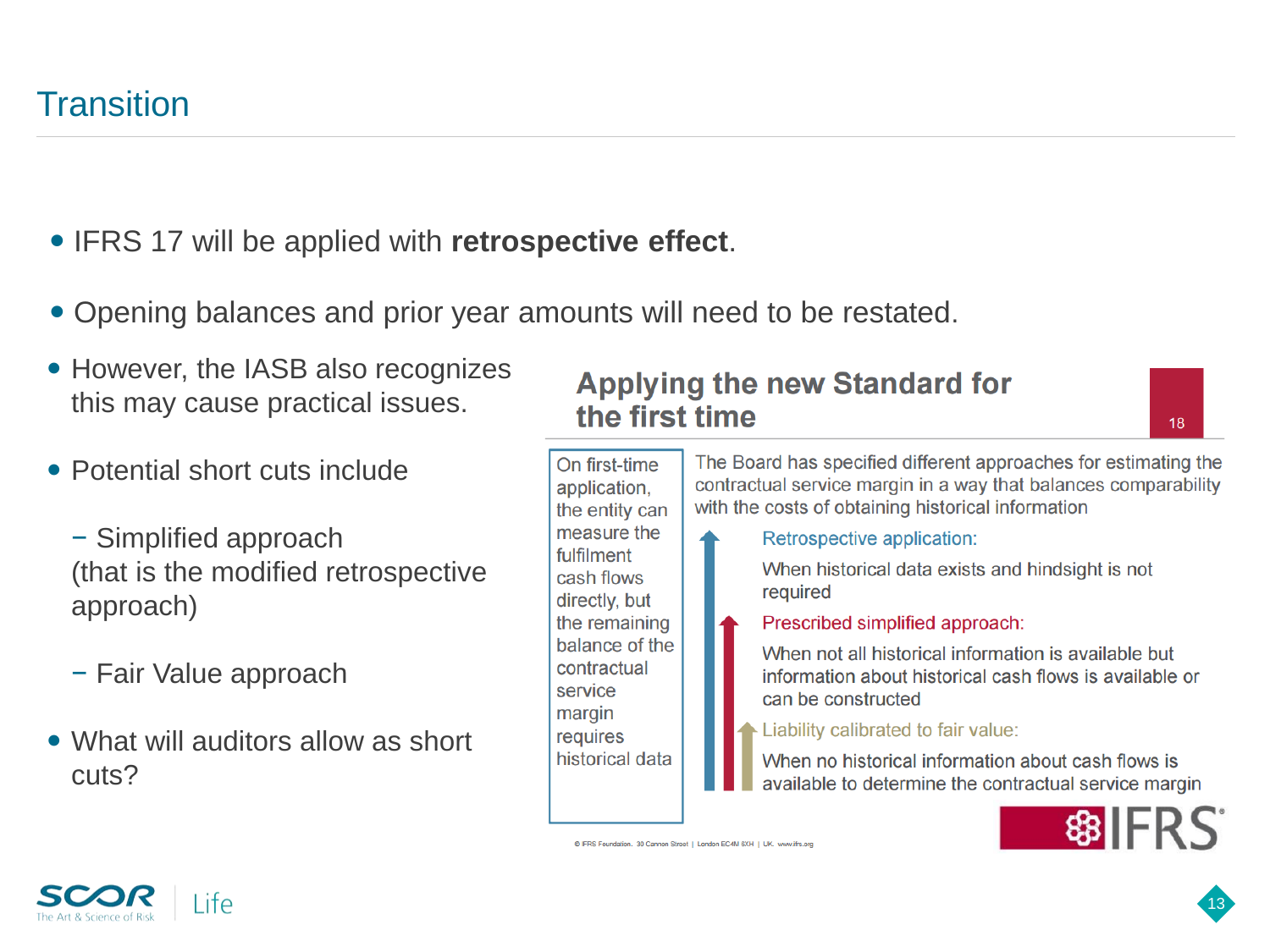### Sources of income





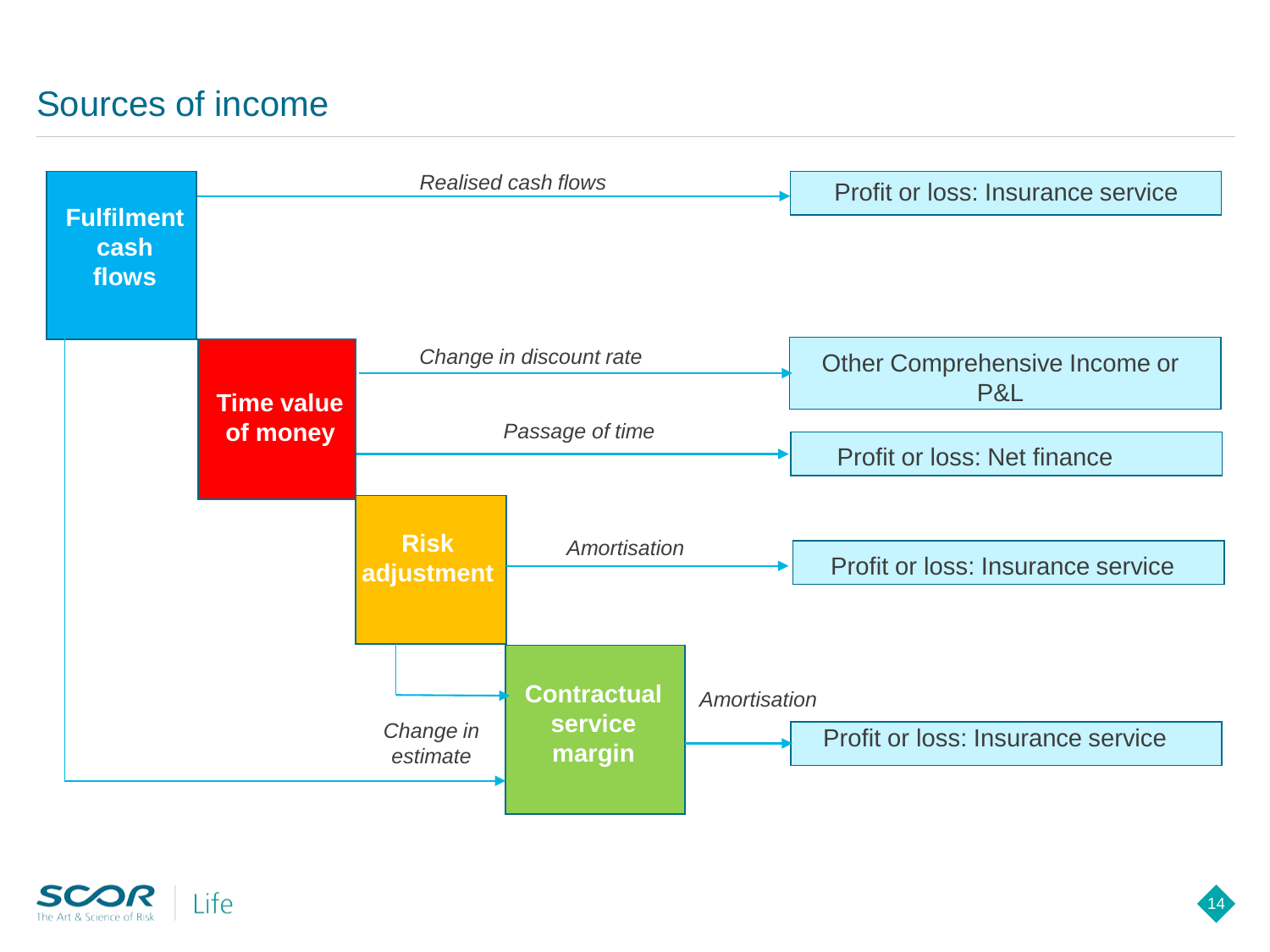### Presentation - income

- The major change is that **no Gross Written Premium** (GWP) is reported on the front of the P&L.
- Instead, the change in contract liabilities is reported, split between different lines.
- **Insurance service result continues to report most, but not all, of the revenue.**

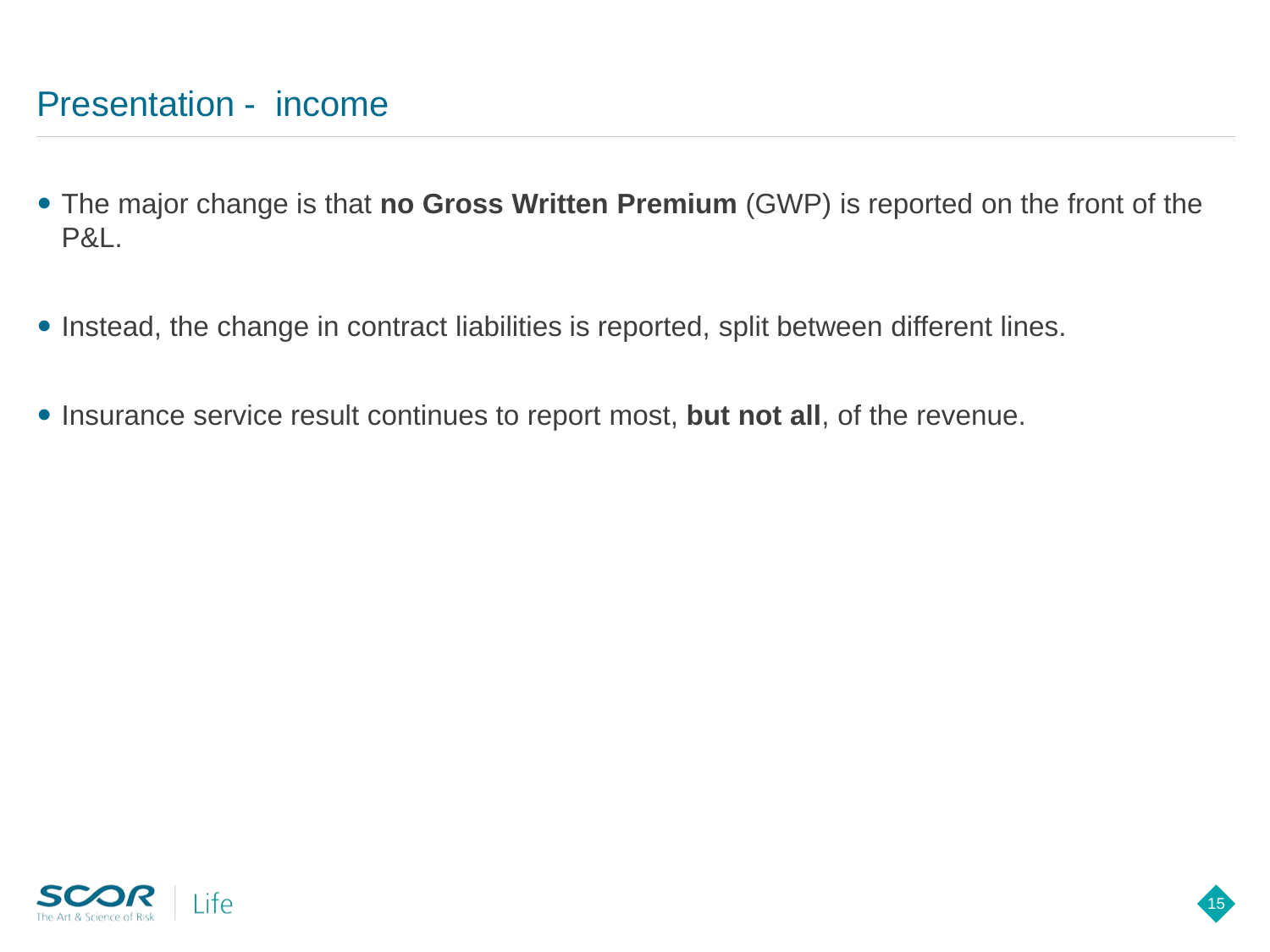### Selected issues

#### **Regulatory capital / Solvency**

- − Retained earnings will be restated
- − Impact on capital for solvency purposes?

#### **• Presentation**

− New presentation for both profit and loss and balance sheet

16

#### **• Transition**

− Which approach to adopting new standard

#### **Taxation**

− Will tax treatment follow accounting treatment?

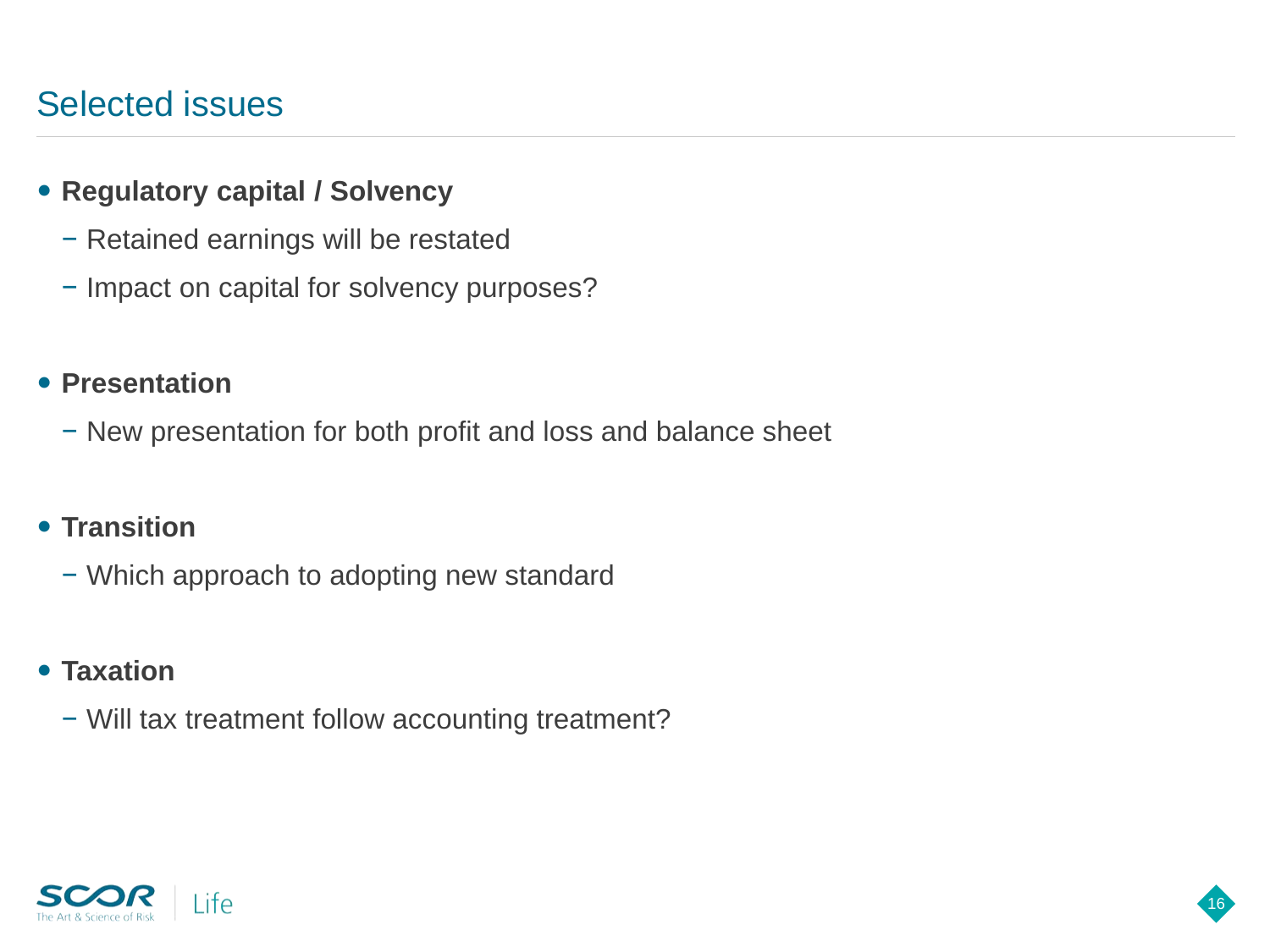### Reinsurance - BBA



- Reinsurance contracts held are treated in line with insurance contracts
- The cost of reinsurance is spread over the life of the reinsurance contract.
- Ceding commissions are treated as a reduction in premiums to be paid.
- Contingent ceding commissions (linked to the claims performance) are treated as part of the claims to be paid by the reinsurer.
- Both Profit & Loss and Balance Sheet statements will disclose the financial position of reinsurance contracts separately from insurance contracts.

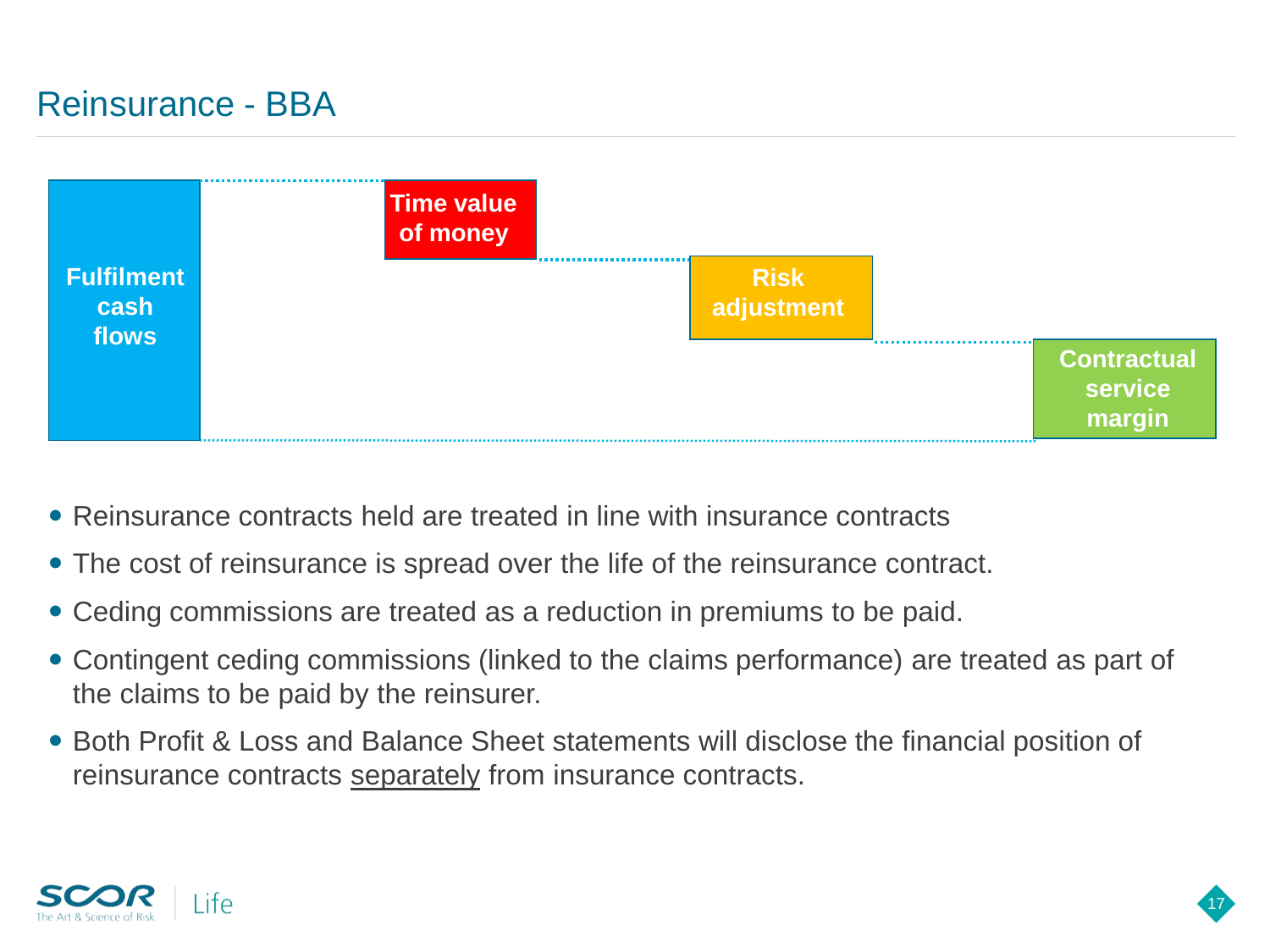#### **Discount Rates**

− Use the same discount rates as for the underlying insurance contracts:

#### **Contract Boundaries**

− May be different to the underlying insurance contracts, depending on the terms of the reinsurance treaty.

#### **Risk adjustment**

- − This should reflect the degree of risk transfer:
- − If this is calculated on a Cost of Capital basis, then capital can be allocated to the risks being

18

− Separately the value of reinsurance should reflect the credit quality of the reinsurer

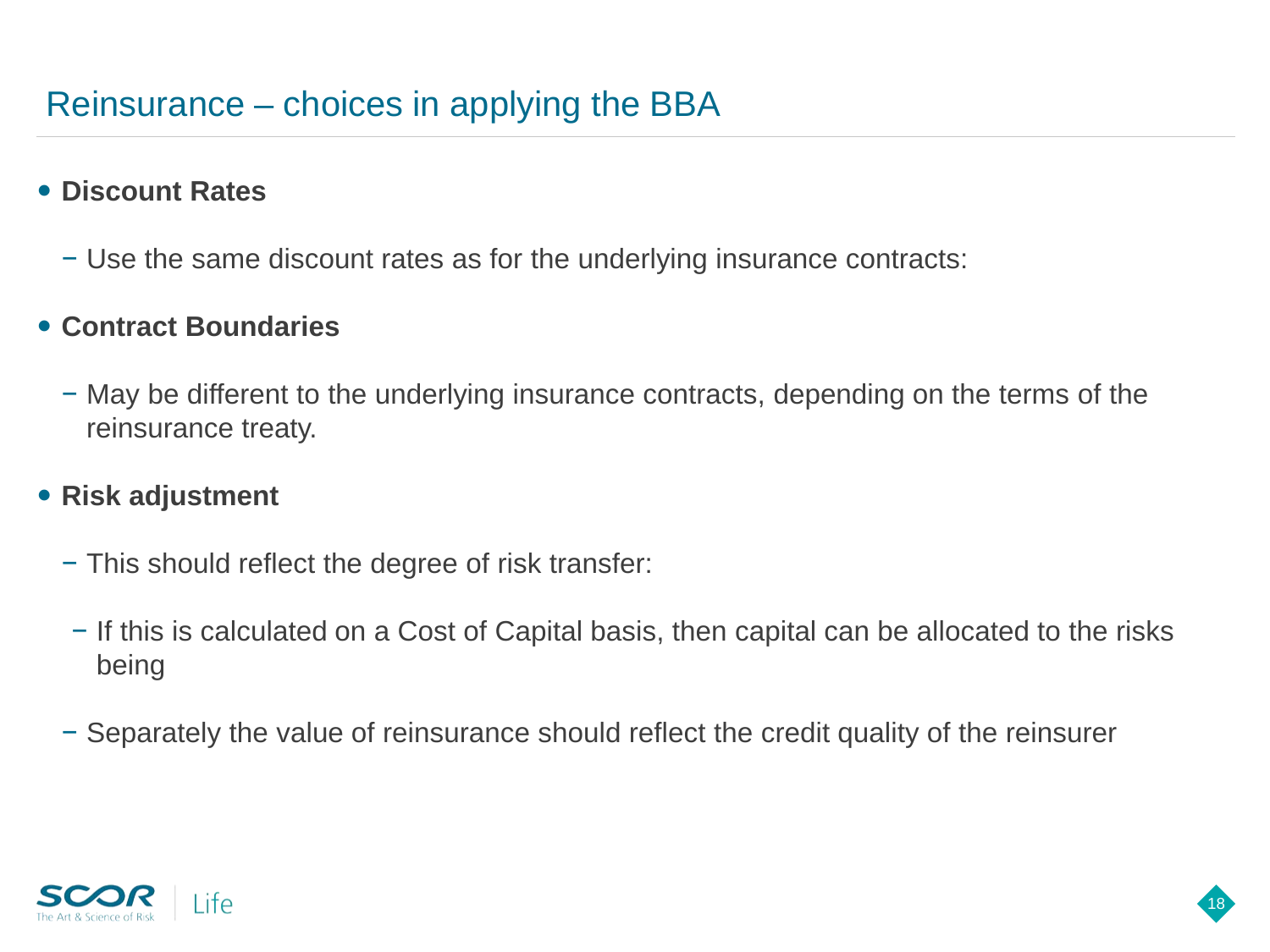### Reinsurance - presentation

- Insurance results and balances must always be shown gross (before reinsurance)
- Reinsurance results and balances shown separately, before coming to the total of results and balances.
- No set-off between income or expense from reinsurance contracts against the expense or income from insurance contracts.
- As a result, the total cost of reinsurance will be a separate column on the statement of profit or loss.
- $\triangleright$  An entity may choose to provide additional disclosure of reinsurance cost relating to the disclosure of portfolio level information.

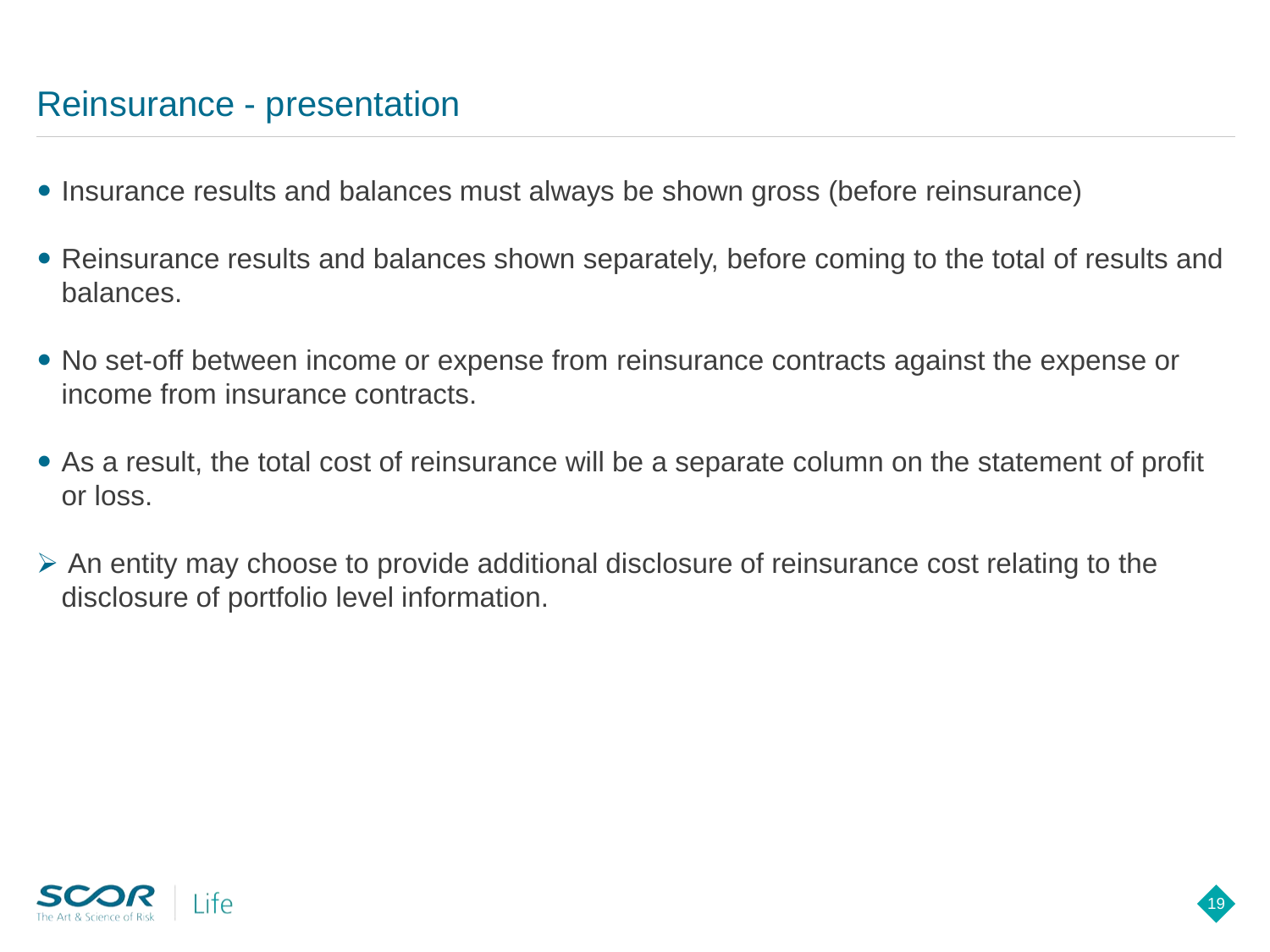### Reinsurance – example 1

- Under a **Quota Share Yearly Renewable Term** (QS YRT) treaty:
	- − 50% Quota Share => Reinsurer pays 50% of any claims
	- − Reinsurance premium on a specified schedule depending on the year
	- − Reinsurance profit commission of 50% of profits after expense charge of 10% of premium



*Profit commission*

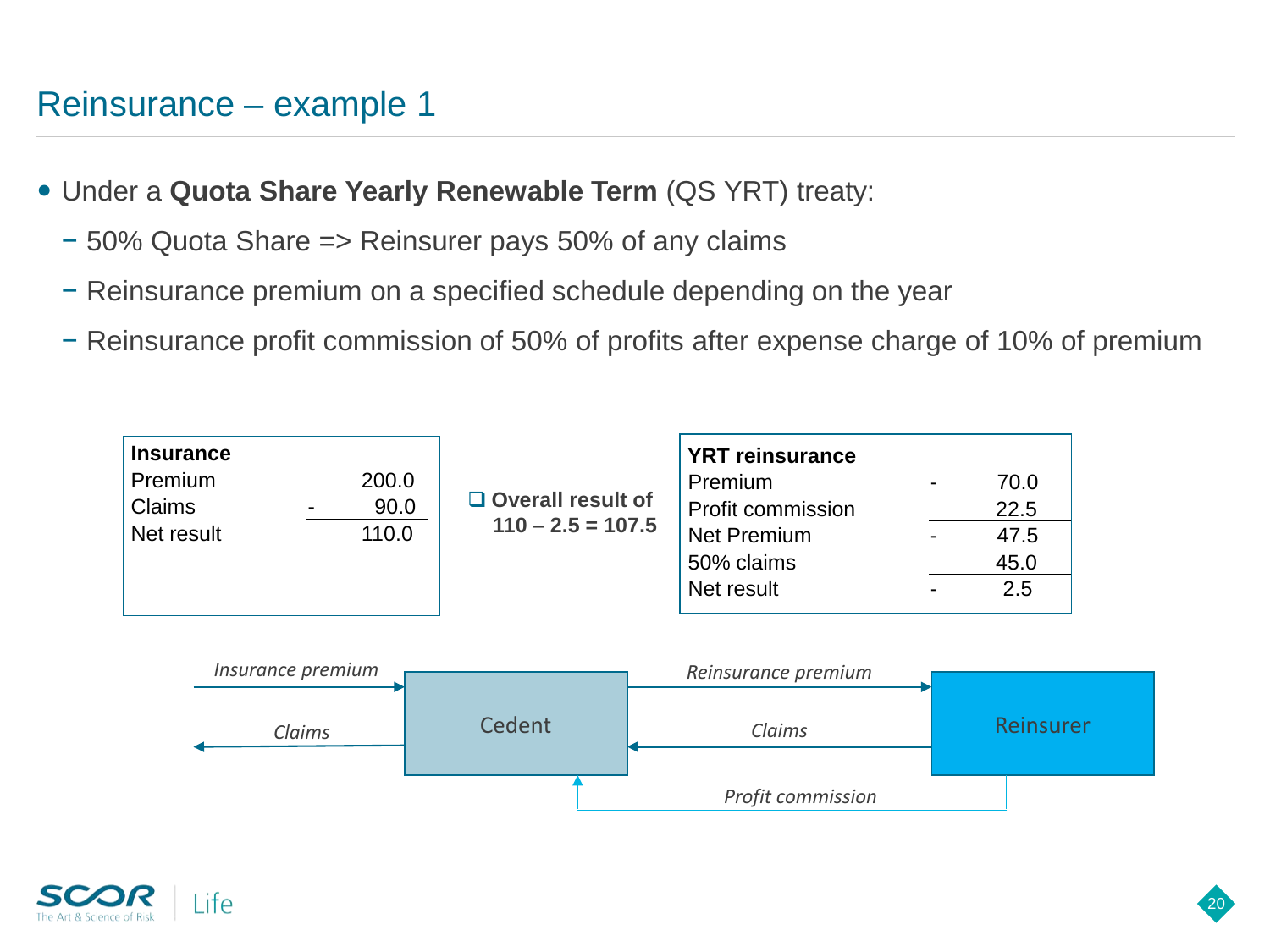### Reinsurance – example 1 continued

 Under IFRS 17 the pool of insurance contracts and the reinsurance contract are valued as two items under the Building Blocks Approach – here assuming cash flows for 20 years:



Insurance cash flows

21

Reinsurance Reinsurance

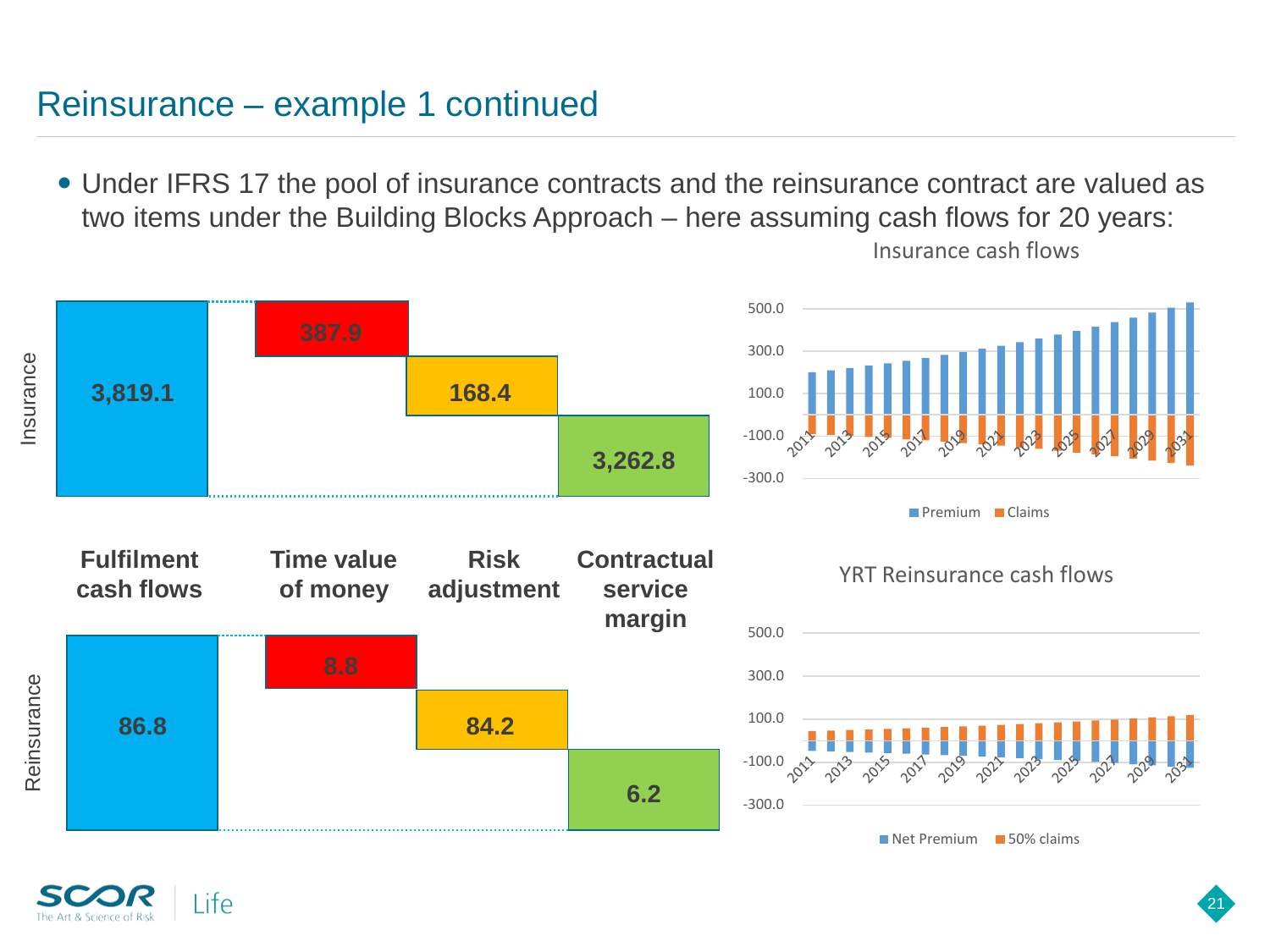- Under IFRS 17, the results are presented in a different manner, but over a 1 year horizon with no changes in interest rates or other assumptions, this should be in line with IFRS 4.
- The major change is the split between underwriting result and investment income.
- This level of detail would be presented in the notes to the accounts, with the totals presented in the overall statement of profit or loss.

22

• The contract boundary of the reinsurance treaty is based on the expected lifetime

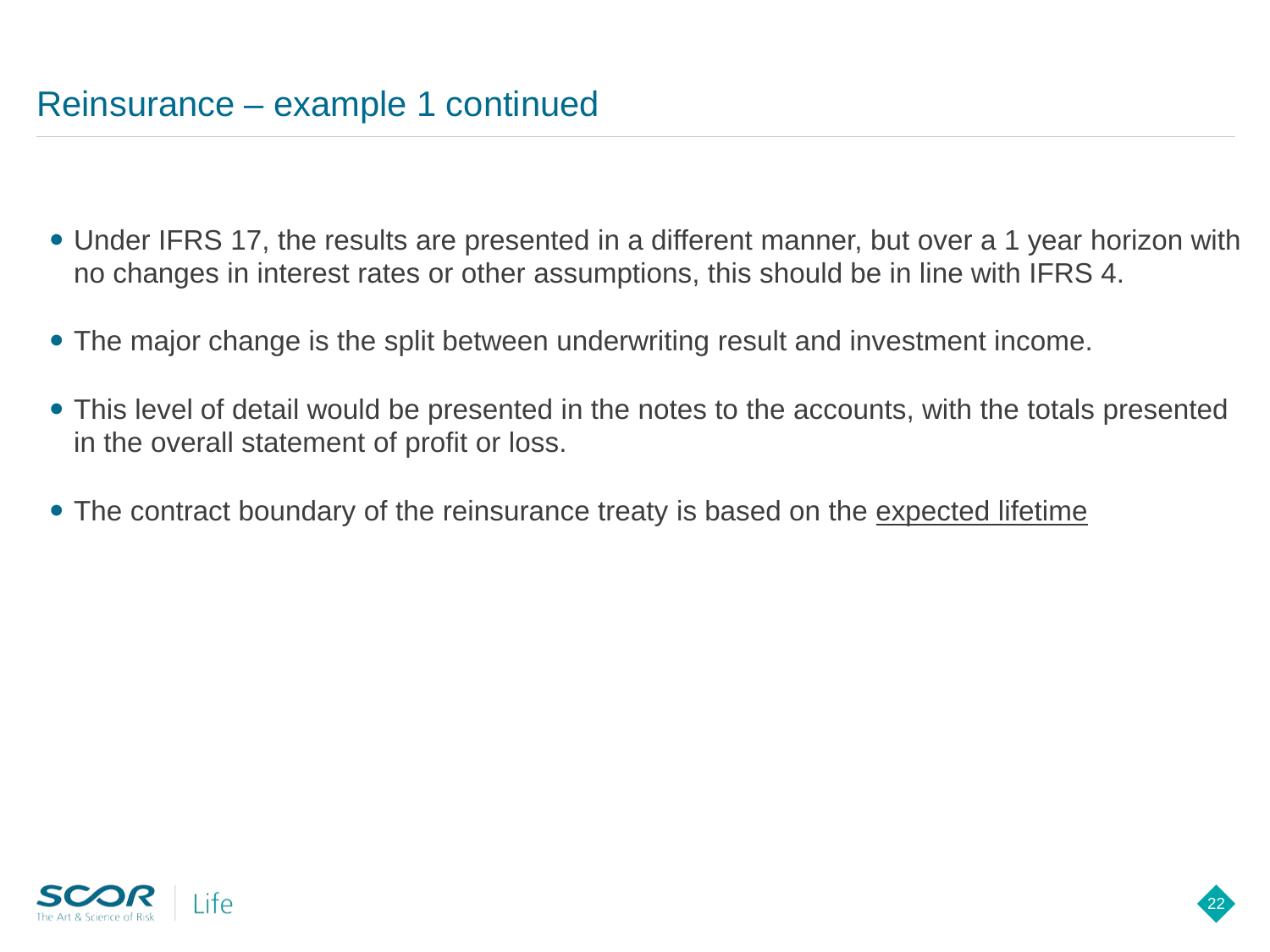### Reinsurance – example 2

- Under an **Excess Of Loss** (XOL) catastrophe cover treaty:
	- − The treaty lasts for only 1 year
	- − No ceding commission
	- − Reinsurance pays for claims for a single event with a loss over 30 million

|                                 | $\Box$ No claims |                                 | $\Box$ A claim of 40 mio |  |
|---------------------------------|------------------|---------------------------------|--------------------------|--|
| Premium<br>Claims<br>Net result | 0.5<br>0.5       | Premium<br>Claims<br>Net result | 0.5<br>$-10.0$<br>-9.5   |  |
| Probability                     | 99%              | Probability                     | 1%                       |  |



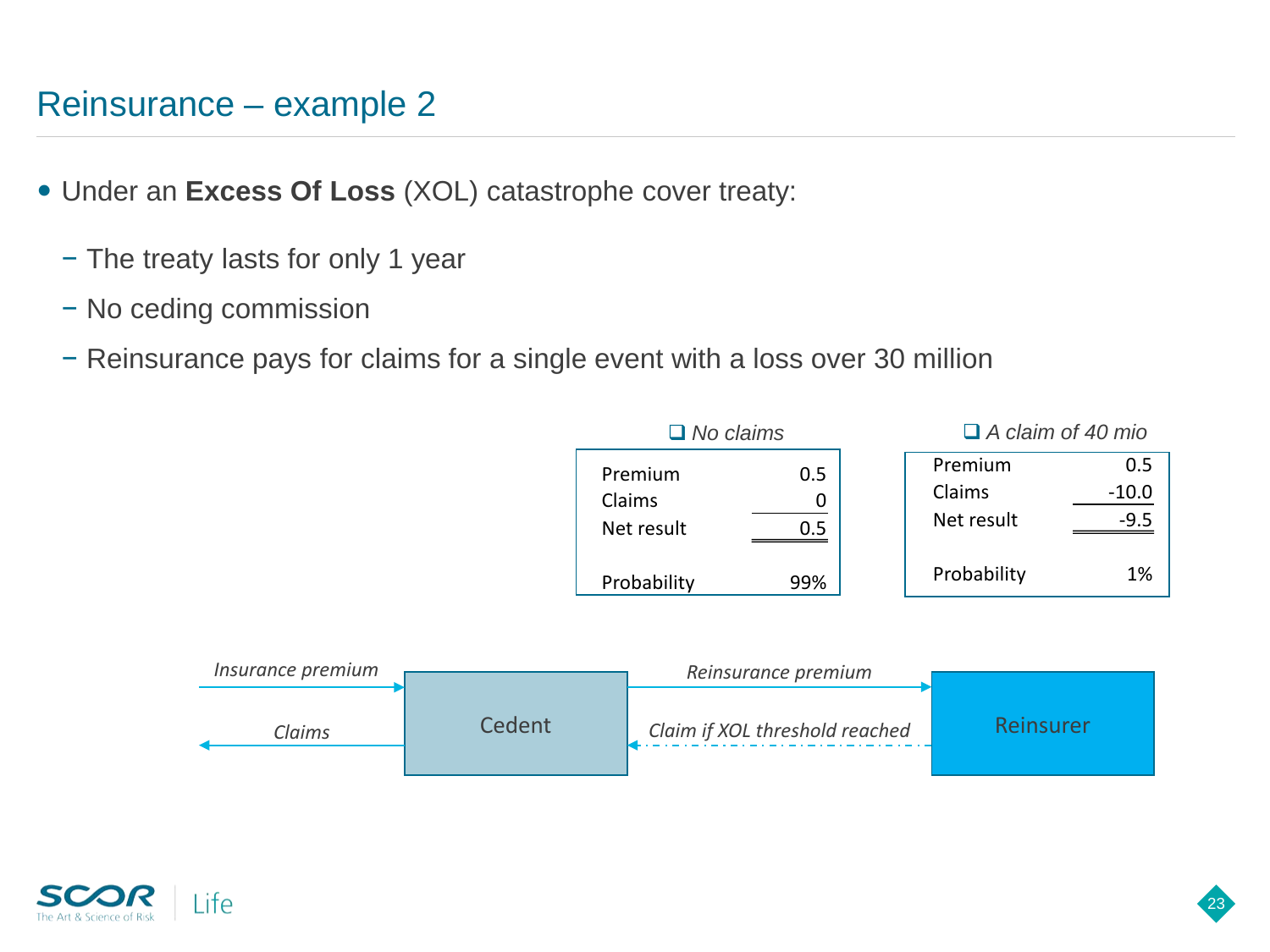### Reinsurance – example 2 continued

 Under an Excess Of Loss (XOL) treaty, we look at the probability weighted cash flows of the contract:



- As the treaty is only for 1 year, there is no issue of contract boundaries.
- As the premium is so low, any Risk Adjustment and Contractual Service Margin will be very low.

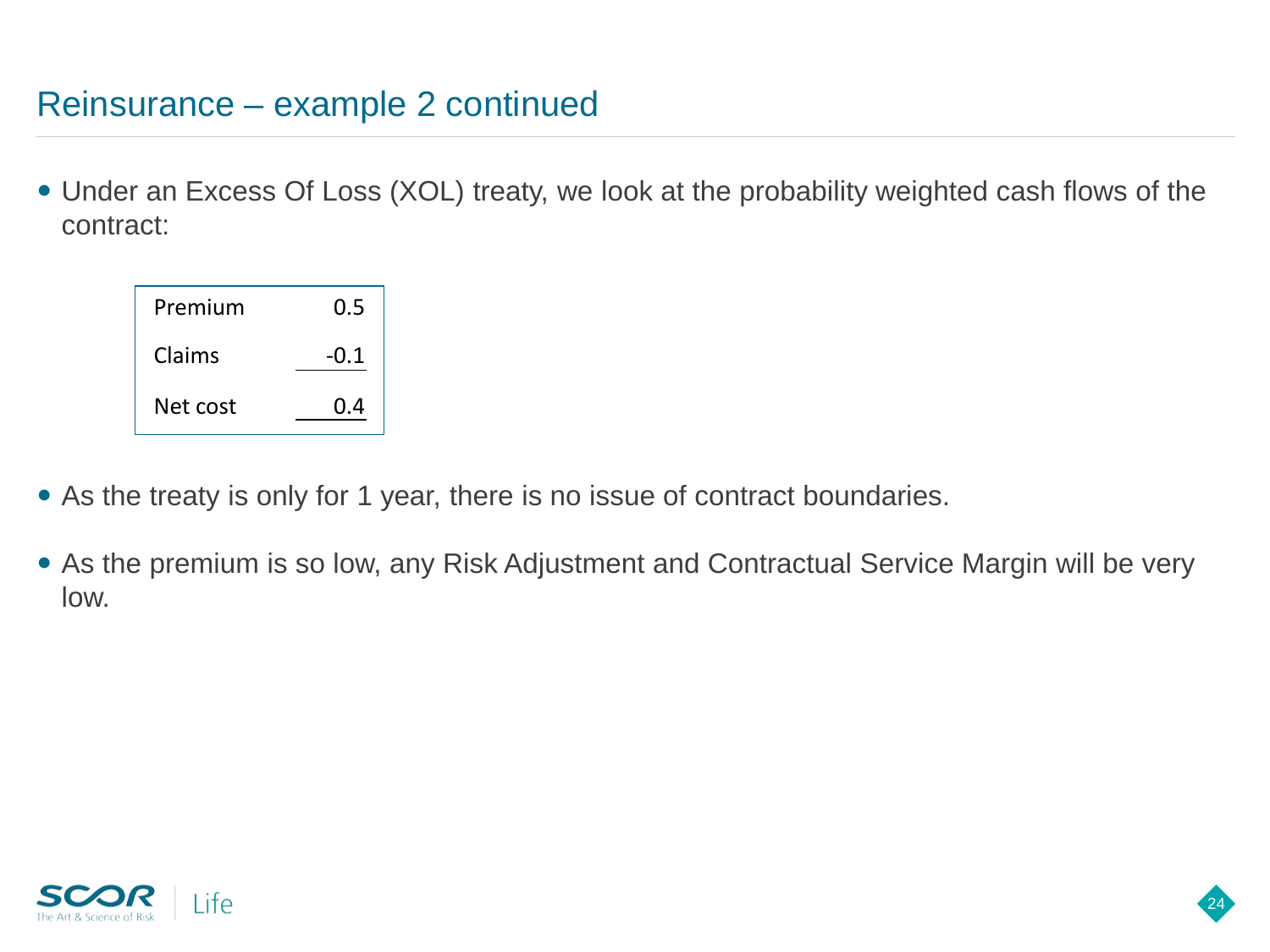### Reinsurance – example 3

- A cedent writes annual medical insurance, and the policies have a high upfront sales commission. However, the policies also have a high annual renewal rate so the cedent expects to make profits in future years.
- To reduce the cash strain, it enters into a *multi-year quota share* treaty with a reinsurer, and receives an initial ceding commission.

| <b>Forecast</b> | 2021  | 2022  | 2023 |
|-----------------|-------|-------|------|
| Premium         | 100   | 100   | 100  |
| Claims          | -70   | -70   | -70  |
| <b>Expenses</b> | -40   | $-10$ | -5   |
| Net result      | $-10$ | 20    | 25   |

| Reinsurance | 2021 | 2022 | 2023 |
|-------------|------|------|------|
| Premium     | -85  | -85  | -85  |
| Claims      | 70   | 70   | 70   |
| Commission  | 25   |      |      |
| Net result  | 10   | -15  | -15  |



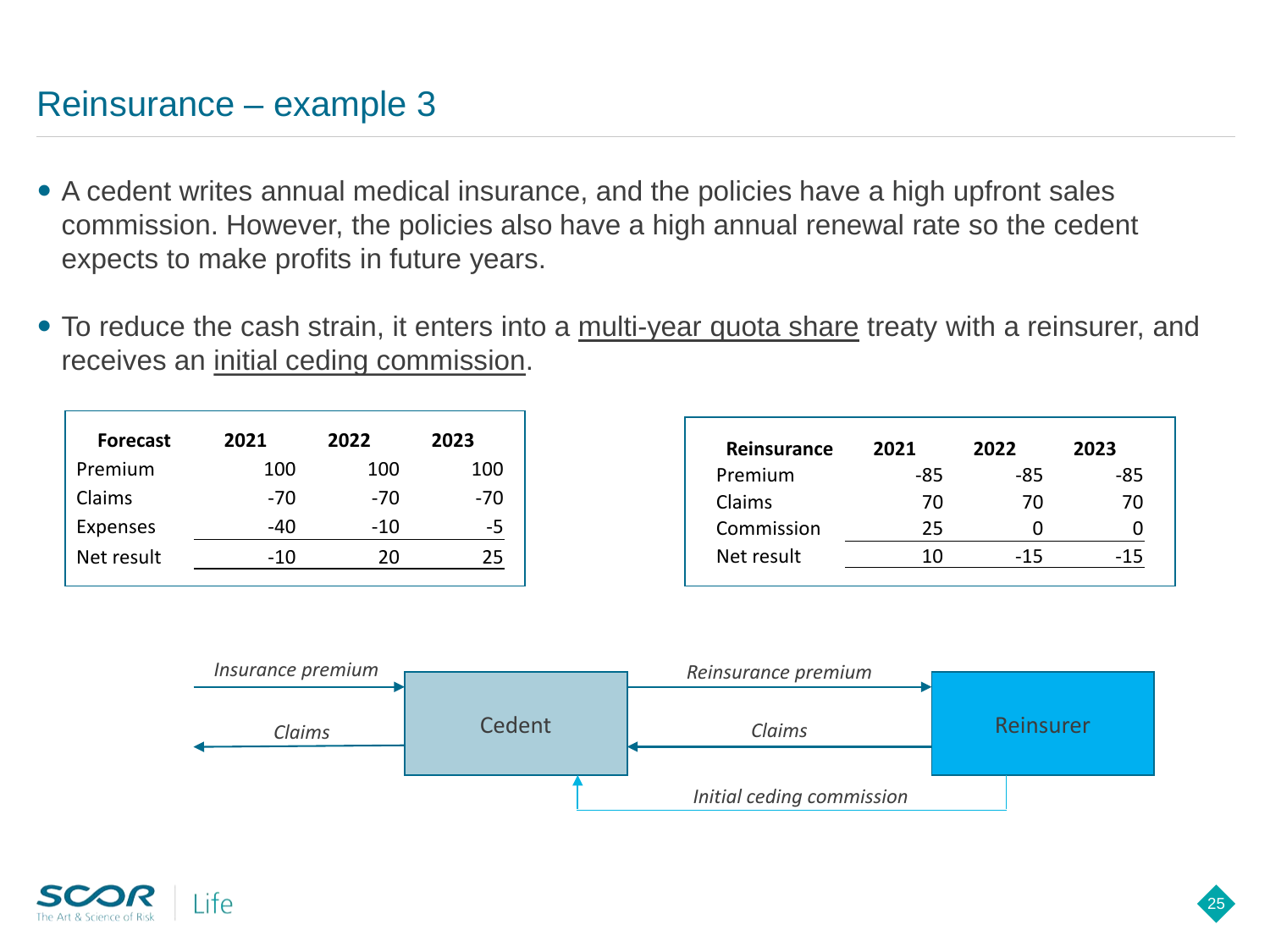### Reinsurance – example 3 continued

- There is a difference in contract boundaries between the underlying insurance policies (1 year) and the reinsurance contract (3 years).
- Furthermore, in 2021 the underlying insurance policies will be onerous policies.



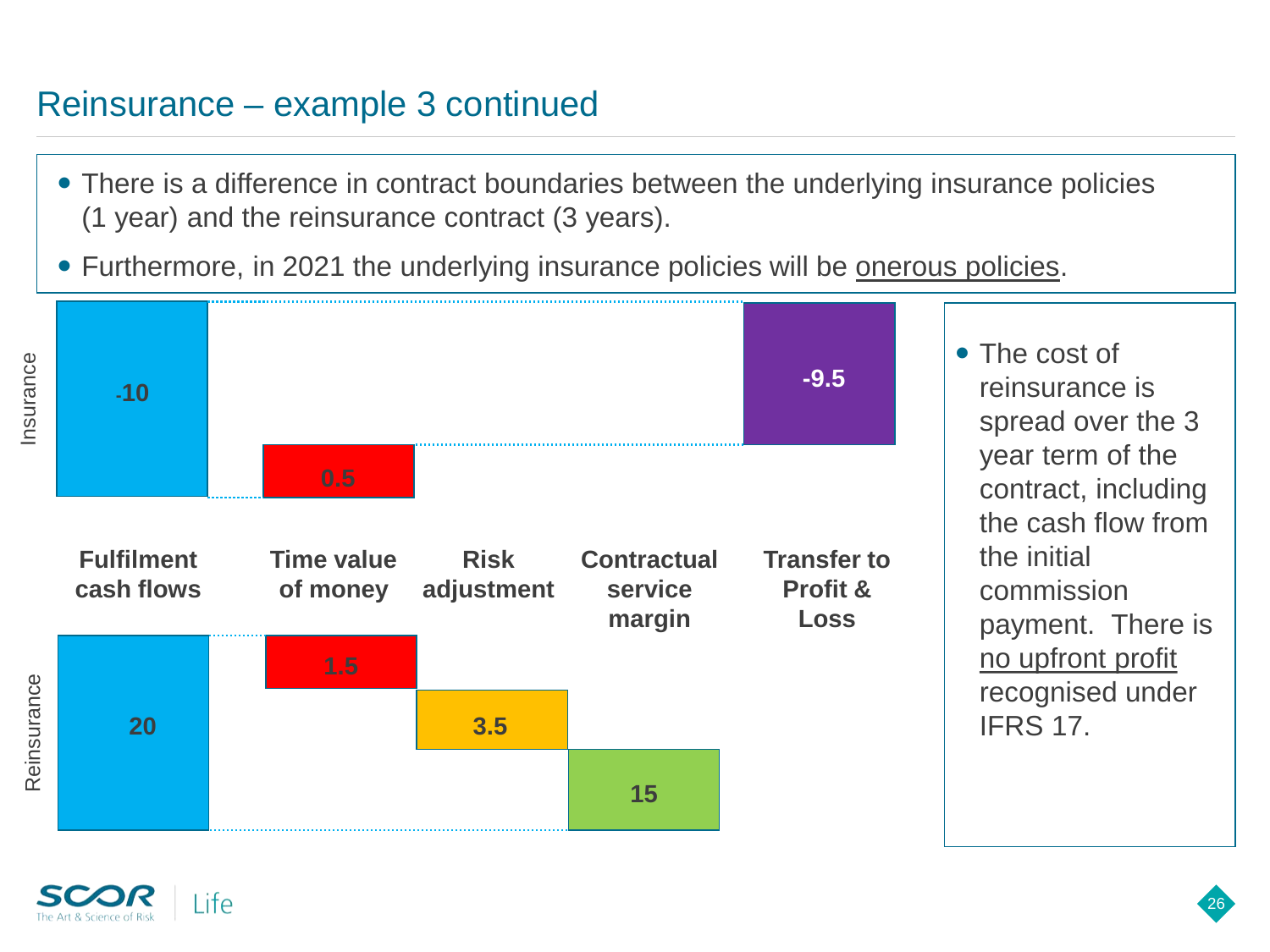### Reinsurance of onerous contracts

 The reinsurance of onerous contracts may be subject to different presentation on transition to IFRS 17, depending on whether the contracts were onerous at inception.



- If the contracts were not onerous when written, but later become onerous due to poor performance, then reinsurance gains should offset insurance losses on transition to the new accounting standard
- If the contracts were onerous, then the treatment is not clear need clarification from audit firms on this topic

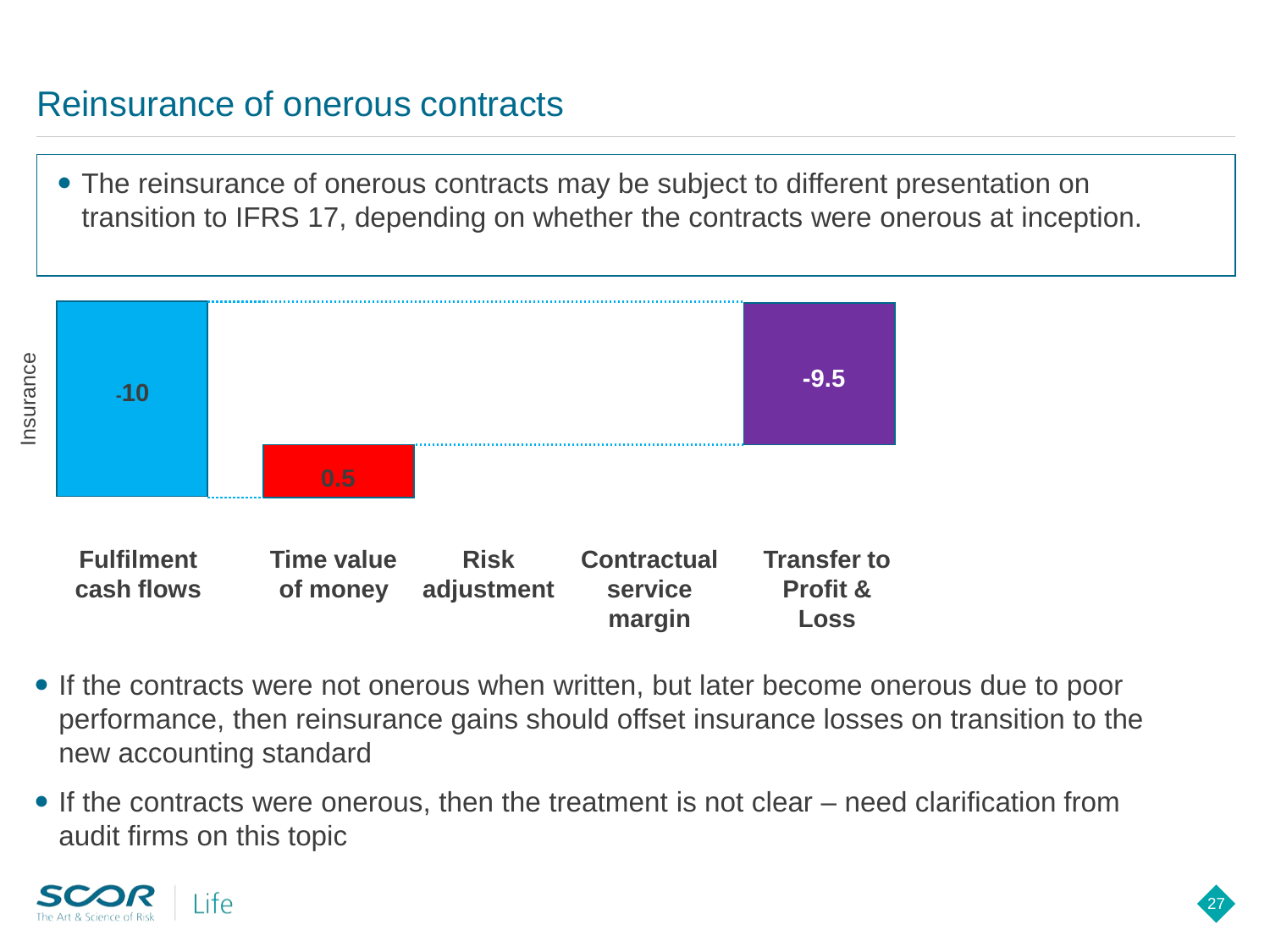#### Reinsurance shown as a separate column

### Reinsurance and Presentation - Income

**Statement of profit & loss**

| Statement of profit & loss                               |              |                               |                             |              |
|----------------------------------------------------------|--------------|-------------------------------|-----------------------------|--------------|
|                                                          | <b>Notes</b> | 31.12.2021                    | 31.12.2021                  | 31.12.2021   |
|                                                          |              | <b>Insurance</b><br>contracts | <b>Reinsurance</b><br>ceded | <b>Total</b> |
| Insurance contract revenue / reinsurance expense         |              | 14,210                        | $-717$                      | 13,493       |
| Claims incurred / reinsurer's share of claims incurred   |              | $-11,105$                     | 569                         | $-10,536$    |
| Fulfilment expenses incurred                             |              | $-793$                        |                             | $-793$       |
| Other expenses incurred                                  |              | $-303$                        |                             | $-303$       |
| Amortisation of acquisition costs                        |              | $-1,324$                      |                             | $-1,324$     |
| Changes in estimates                                     |              | $-53$                         | $-3$                        | $-56$        |
| Adjustments to expected claims and expenses              |              | 114                           | $\overline{4}$              | 118          |
| Losses on initial recognition of insurance contracts     |              | $-7$                          |                             | $-7$         |
| Net gains on modification and derecognition of contracts |              | 481                           | $-20$                       | 461          |
| <b>Insurance service result</b>                          |              | 1,220                         | $-167$                      | 1,053        |
| Investment income                                        |              |                               |                             | 4,759        |
| Insurance finance expense                                |              | $-4,540$                      | 182                         | $-4,358$     |
| <b>Finance costs</b>                                     |              |                               |                             | $-50$        |
| <b>Profit before tax</b>                                 |              |                               |                             | 1,404        |
| Tax expense                                              |              |                               |                             | $-393$       |
| <b>Profit after tax</b>                                  |              |                               |                             | 1,011        |

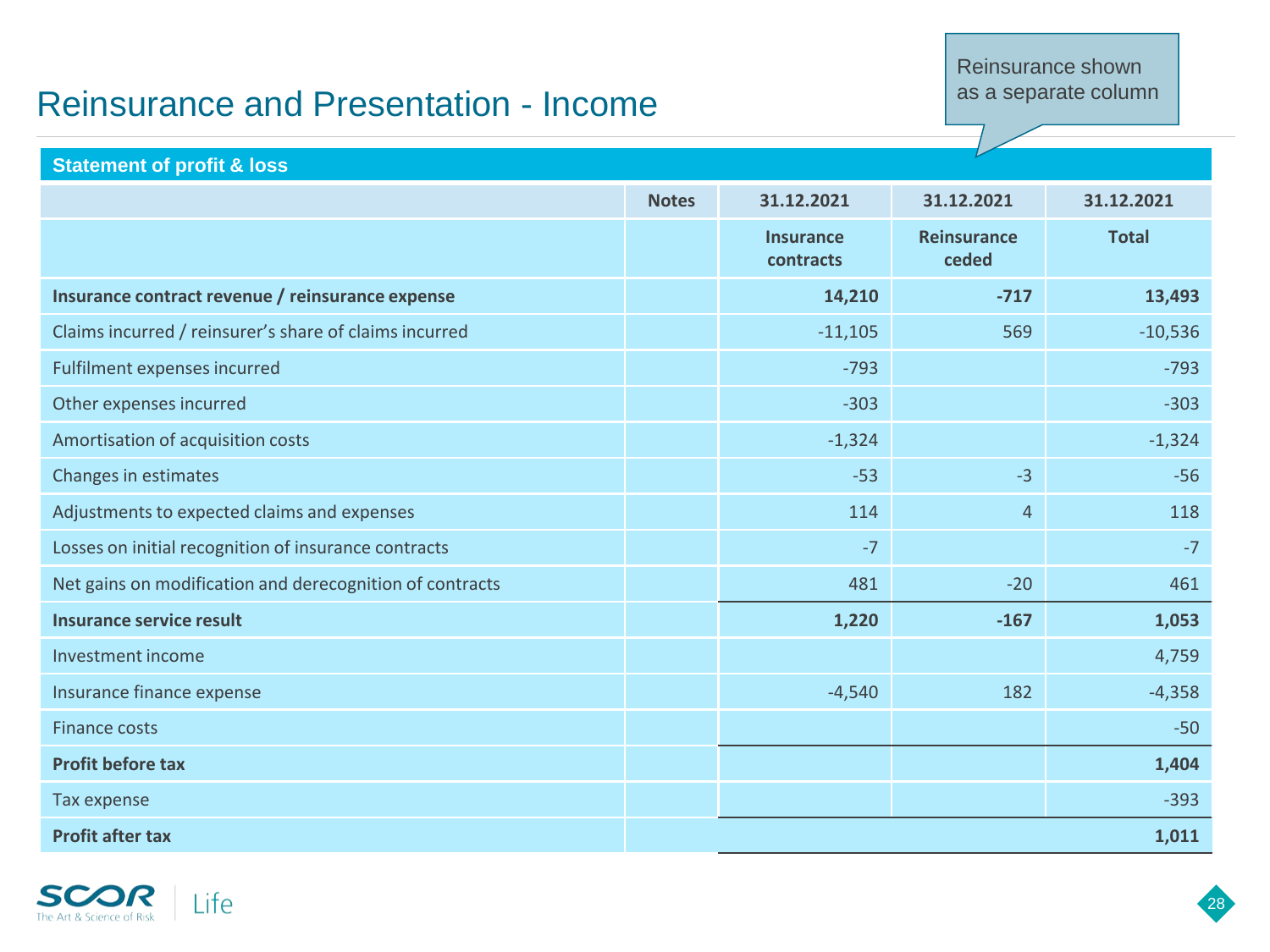### Additional disclosure for reinsurance

- Inbound and outbound reinsurance should be disclosed separately:
- The expense of reinsurance is spread over the term of the reinsurance contract
- The credit risk in reinsurance contracts should be disclosed:
	- − **For credit risk that arises from contracts within the scope of IFRS 17, an entity shall disclose:**
	- **a) The amount that best represents its maximum exposure to credit risk at the end of the reporting period, separately for insurance contracts issued and reinsurance contracts held; and**

29

**b) Information about the credit quality of reinsurance contracts held that are assets.** 

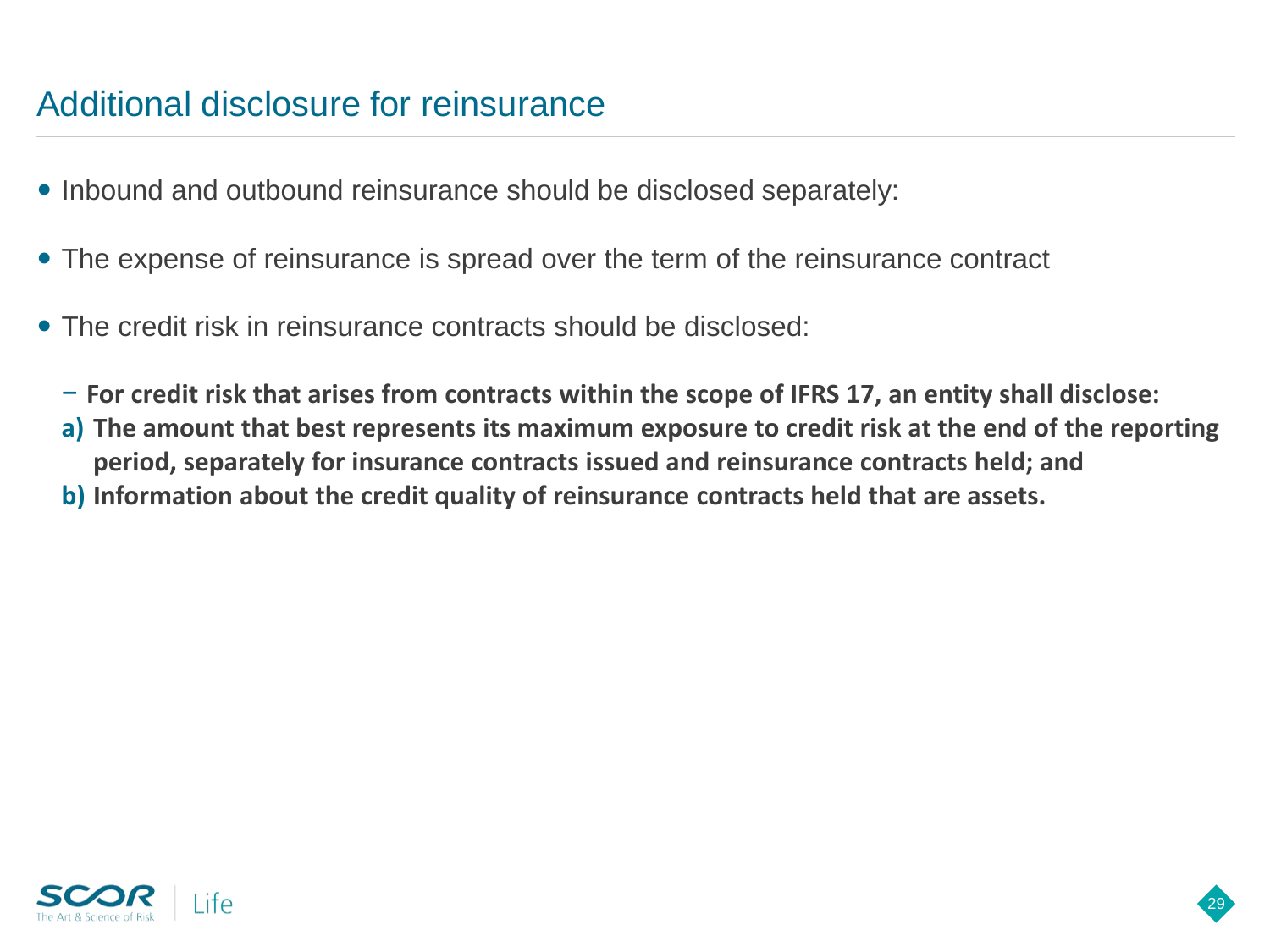### Reinsurance and Capital Management - 1



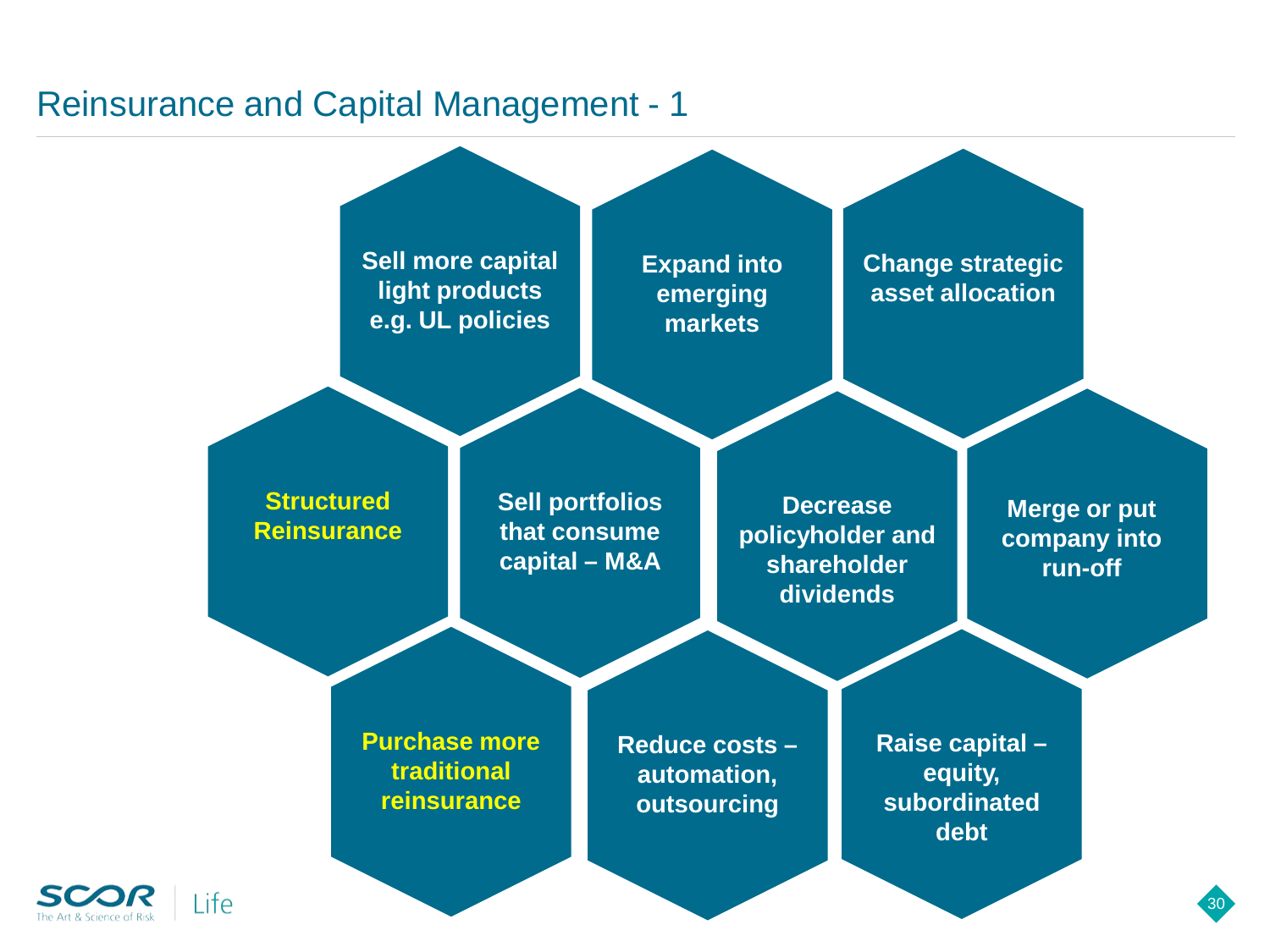### Reinsurance and Capital Management - 2

- Currently insurers may need to hedge their financial risks differently, depending on whether they focus on hedging
	- − The IFRS balance sheet or
	- − The regulatory balance sheet
- With the change to IFRS 17, some regulators are looking to change their approach to capital to a more Solvency 2 / risk sensitive framework
- This will enable hedging strategies to closely match both accounting and regulatory treatment of insurance liabilities
- It may also encourage more co-insurance / quota share / full risk transfer reinsurance solutions, to offer better matching of assets and liabilities between insurance and reinsurance
- IFRS 9 will also encourage more active hedging of assets and liabilities with a move to fair value accounting

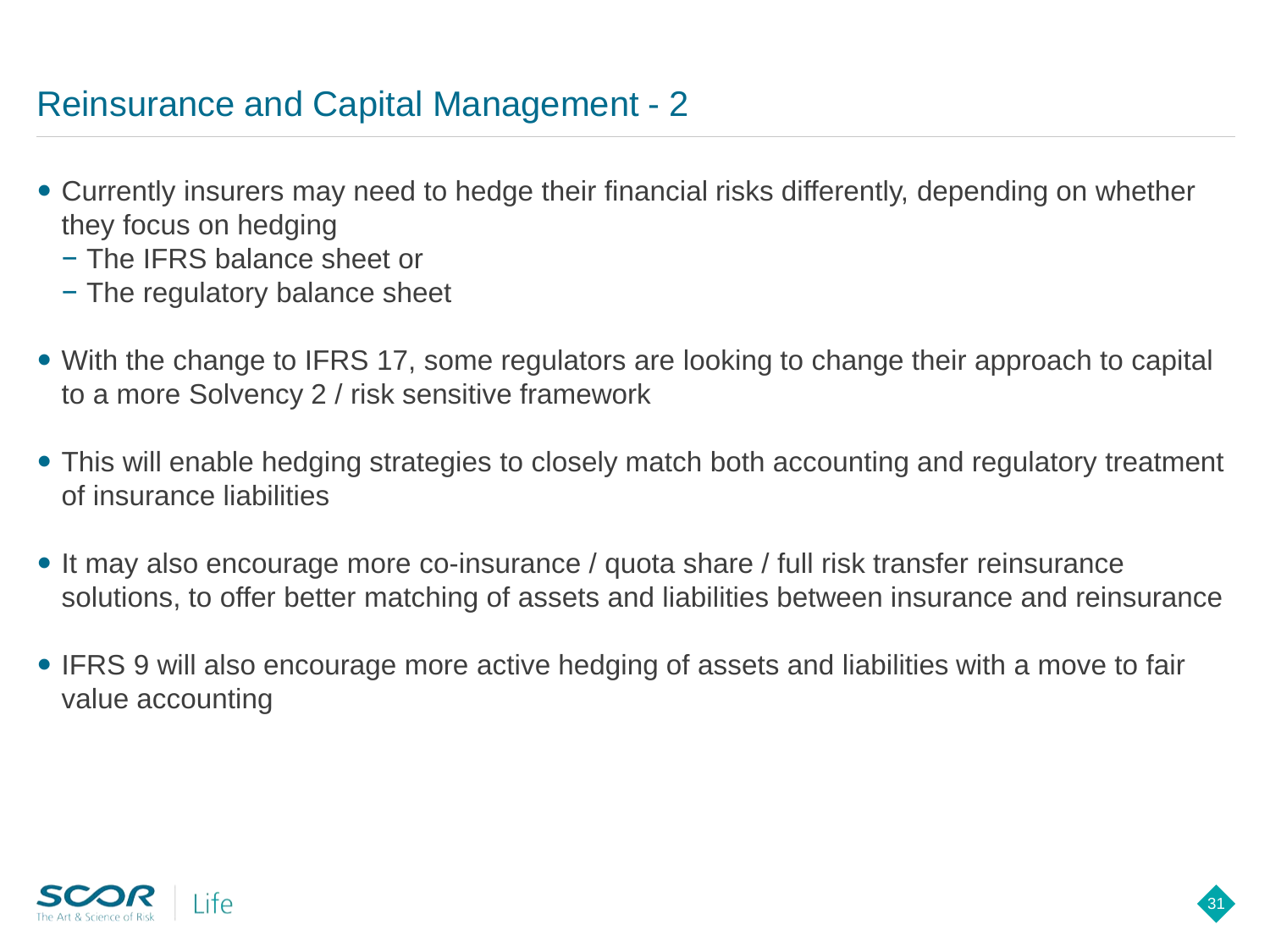#### **Contract boundaries for reinsurance**

− Reinsurance contracts may well have different boundaries to the underlying policies

#### **Impact on transition to new standard**

- − The retrospective application of the standard will involve a great deal of work and potentially significant changes to brought forward balances such as retained earnings.
- − Treatment of onerous contracts on transition?

#### **Business aims of reinsurance**

− The future volatility from changes in valuation parameters such as future claims, lapses, and even interest rate assumptions will highlight the role of reinsurance

#### **Differences with Solvency 2 / local regulations**

− Choices of interest rate used and risk adjustment calculation may vary from Solvency 2 or other regulatory capital frameworks



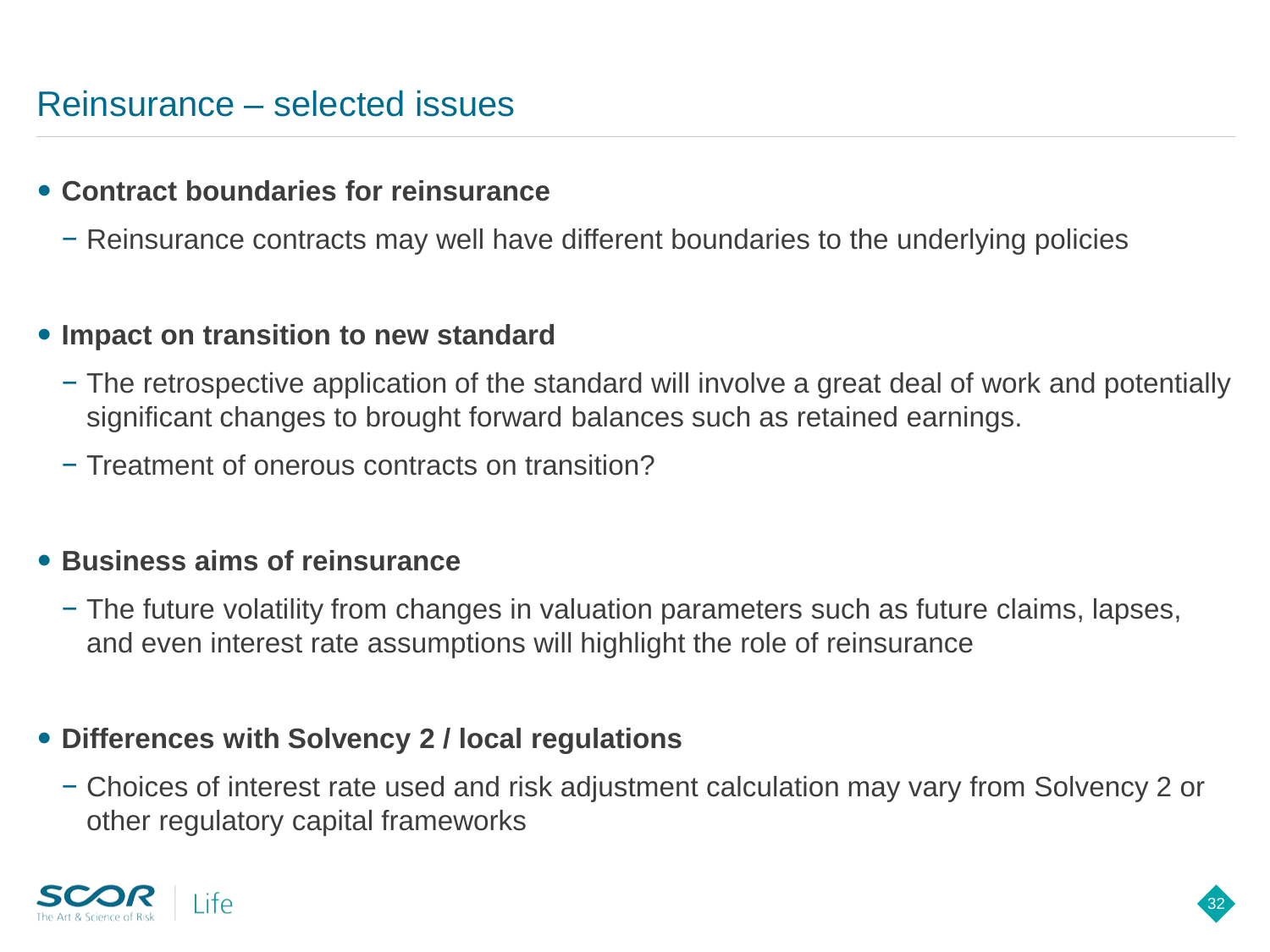### Responding to IFRS 17 – potential solutions

#### **Co-Insurance**

- − Ensure cash flows under reinsurance offset cash flows of underlying policies
- − Still issues on transition and contract boundaries
- − Reinsurers have a different level of aggregation from insurers

#### **Changing policy terms**

- − Extending contract boundaries allows for initial expenses to be spread over a longer period, but adds more risk to product and attracts more capital
- **Hedging financial risks** through derivatives and banking products
	- − Reduce volatility of accounting results from changes in discounting rates and other financial variables

33

#### **• Selling run-off assets**

− Will run-off players in Bermuda or elsewhere stick with US GAAP for accounting?